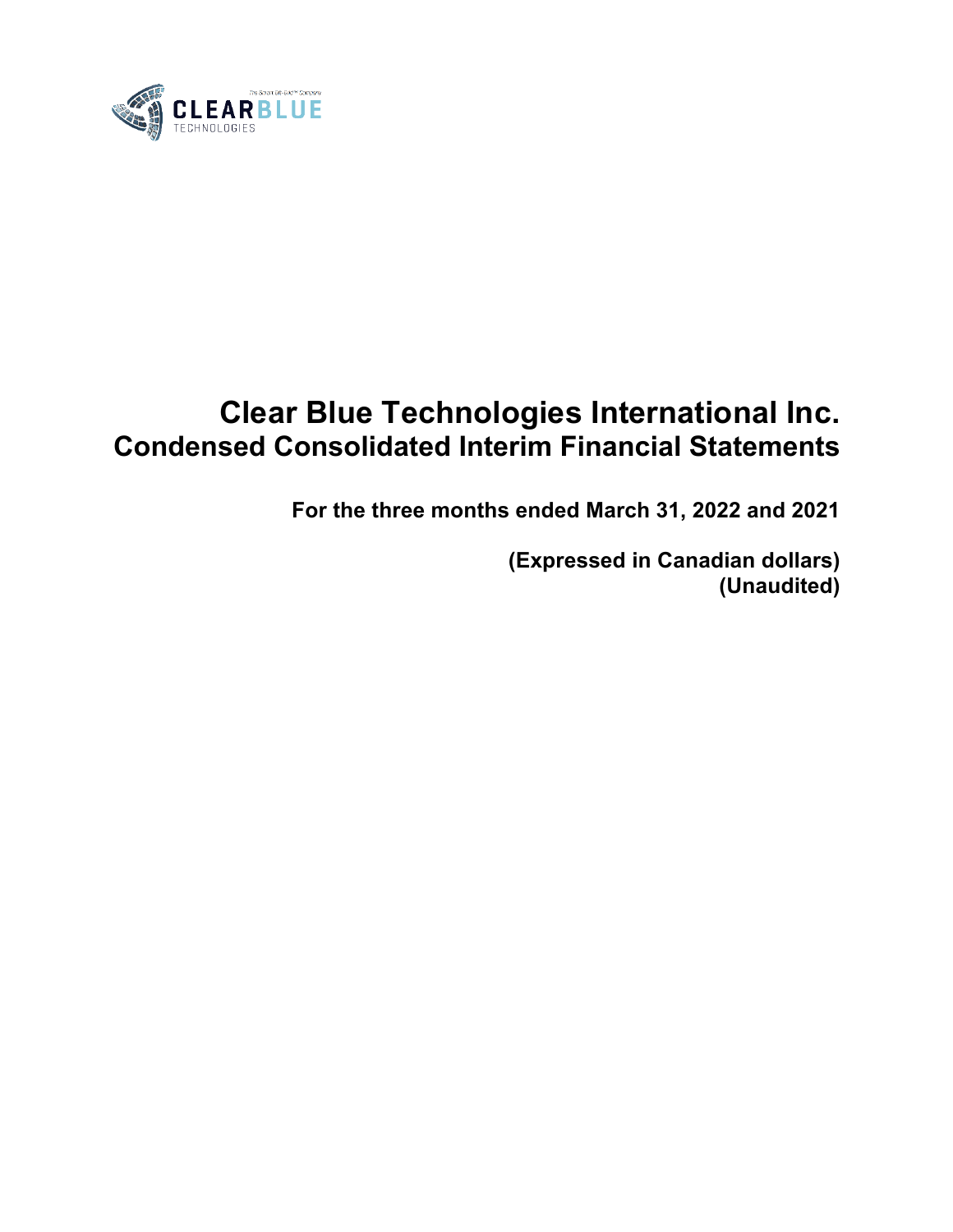#### **NOTICE OF NO AUDITOR REVIEW OF INTERIM FINANCIAL STATEMENTS**

Under National Instrument 51-102, Part 4, subsection 4.3(3)(a), if an auditor has not performed a review of the interim financial statements, they must be accompanied by a notice indicating that the financial statements have not been reviewed by an auditor.

The accompanying unaudited interim financial statements of the Company have been prepared by and are the responsibility of the Company's management.

The Company's independent auditor has not performed a review of these financial statements in accordance with standards established by the Chartered Professional Accountants of Canada for a review of interim financial statements by an entity's auditor.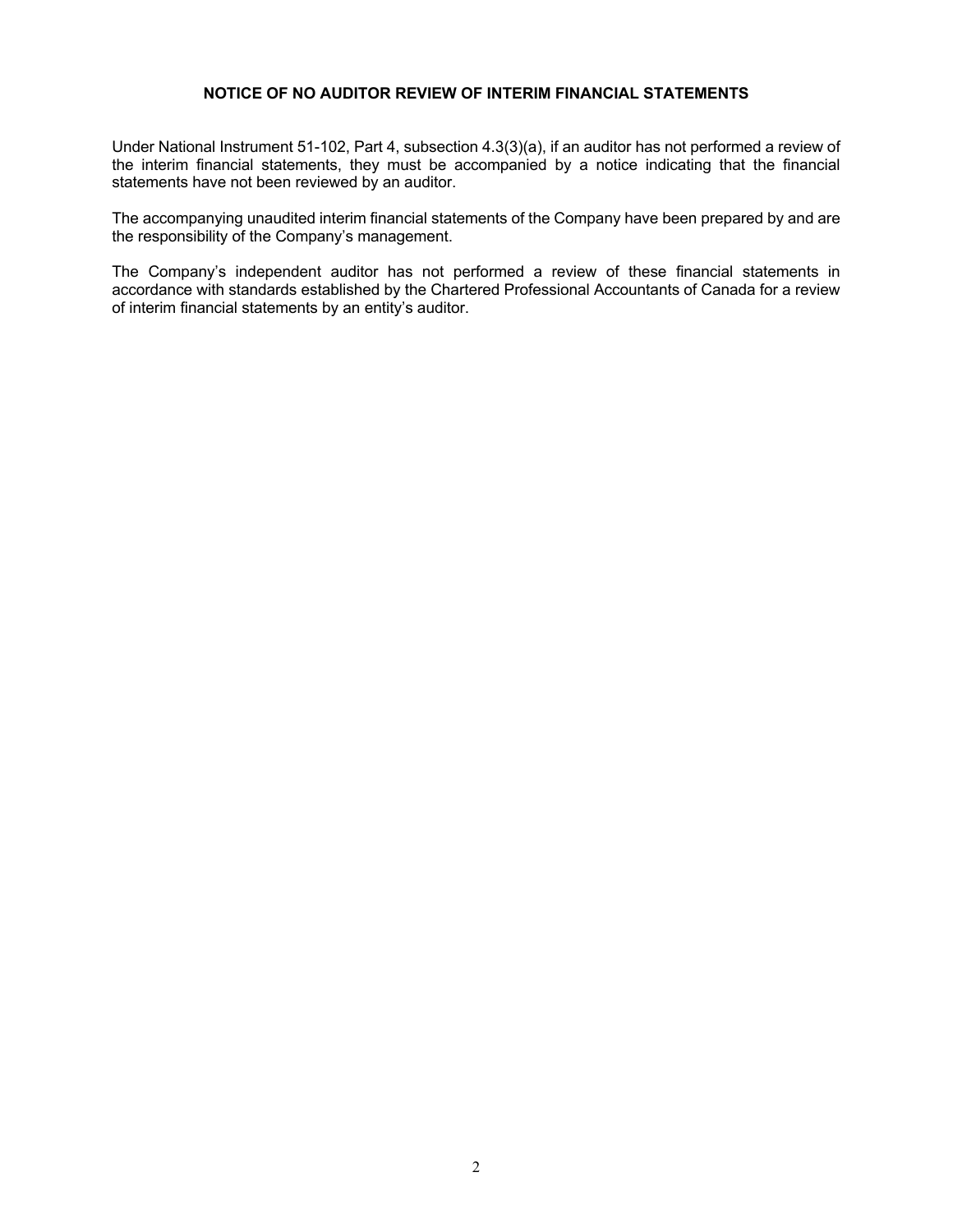Condensed Consolidated Interim Statements of Financial Position As at March 31, 2022 (Unaudited - Expressed in Canadian Dollars)

|                                                   | <b>Note</b>    | March 31, 2022   | <b>December 31, 2021</b> |
|---------------------------------------------------|----------------|------------------|--------------------------|
| <b>Assets</b>                                     |                |                  |                          |
| <b>Current assets</b>                             |                |                  |                          |
| Cash                                              |                | \$<br>443,568    | \$<br>2,116,612          |
| Accounts receivable and other receivables         | 5              | 1,749,795        | 1,681,918                |
| Research and development tax credits receivable   | 6              | 200,000          | 170,703                  |
| Inventory                                         | $\overline{7}$ | 3,331,714        | 3,343,605                |
| Prepaid expenses                                  |                | 286,230          | 301,700                  |
| Current portion of deferred costs                 | $\overline{7}$ | 120,317          | 154,844                  |
| <b>Total current assets</b>                       |                | 6,131,624        | 7,769,382                |
| Non-current assets                                |                |                  |                          |
| Long-term account receivable                      | 5              | 171,979          | 194,613                  |
| Deferred costs                                    | 7              | 189,033          | 194,457                  |
| Property and equipment                            | 8              | 127,577          | 152,468                  |
| Intangible Assets                                 | 9              | 3,388,481        | 2,856,835                |
| <b>Total assets</b>                               |                | \$<br>10,008,694 | \$<br>11, 167, 755       |
| <b>Liabilities</b>                                |                |                  |                          |
| <b>Current liabilities</b>                        |                |                  |                          |
| Accounts payable and accrued liabilities          |                | \$<br>1,786,213  | \$<br>1,781,988          |
| Customer deposits                                 | 10             | 5,344            | 24,510                   |
| Short-term loans                                  | 11             | 926,123          | 924,227                  |
| Current portion of deferred revenue               | 10             | 485,428          | 488,814                  |
| Current portion of lease liability - office lease | 8              | 37,539           | 62,004                   |
| Current portion of convertible debenture          | 13             | 620,710          | 588,397                  |
| Current portion of long-term debt                 | 12             | 743,555          | 472,720                  |
| <b>Total current liabilities</b>                  |                | 4,604,912        | 4,342,660                |
| Non-current liabilities                           |                |                  |                          |
| Deferred revenue                                  | 10             | 390,462          | 461,752                  |
| Lease liability                                   | 8              | 3,550            |                          |
| Royalty funding                                   | 14             | 375,000          | 375,000                  |
| Convertible debenture                             | 13             | 3,241,303        | 3.091,877                |
| Long-term debt                                    | 12             | 2,873,191        | 3,111,707                |
| <b>Total liabilities</b>                          |                | 11,488,418       | 11,382,996               |
| <b>Shareholder's Equity (Deficiency)</b>          |                |                  |                          |
| Share capital                                     | 15             | 20,652,425       | 20,618,806               |
| Reserves                                          | 16             | 6,201,470        | 6,129,311                |
| Equity portion of convertible debenture           | 13             | 879,035          | 879,035                  |
| Accumulated deficit                               |                | (29, 212, 654)   | (27, 842, 393)           |
| Total shareholders' equity                        |                | (1, 479, 724)    | (215, 241)               |
| Total liabilities and shareholders' equity        |                | \$<br>10,008,694 | \$<br>11, 167, 755       |

Nature of operations (Note 1) Commitments (Note 21) Subsequent events (Note 25)

On behalf of the Board:

#### *"Miriam Tuerk" "Steve Parry"*

President and Director **Director** Director

The accompanying notes are an integral part of these condensed consolidated interim financial statements.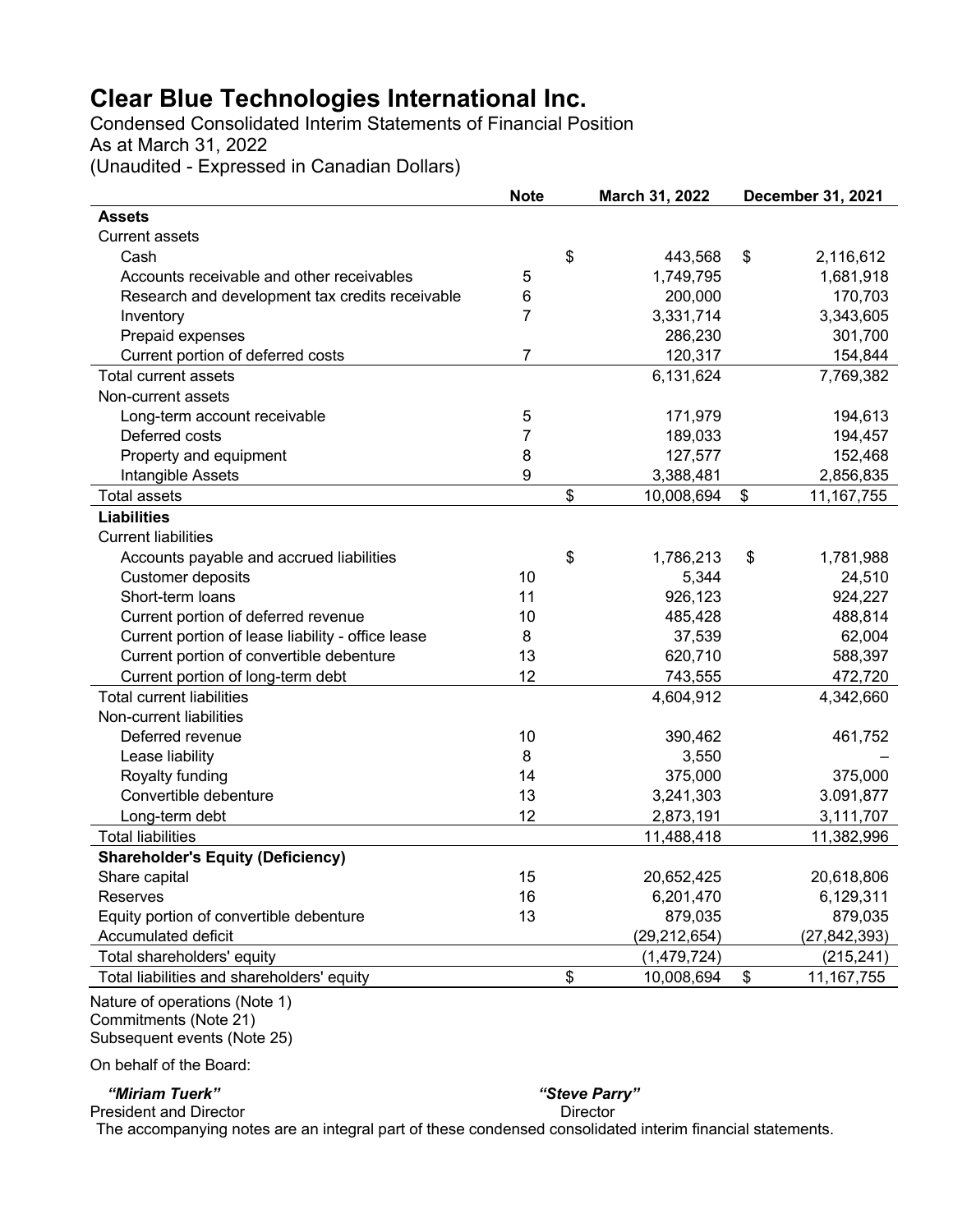Condensed Consolidated Interim Statements of Loss and Comprehensive Loss For the three months ended March 31, 2022 and 2021 (Unaudited - Expressed in Canadian Dollars)

|                                                 |                | Three-months      | Three-months     |
|-------------------------------------------------|----------------|-------------------|------------------|
|                                                 |                | ended             | ended            |
|                                                 |                | March 31, 2022    | March 31, 2021   |
|                                                 | <b>Note</b>    |                   |                  |
| Revenue                                         |                | \$1,225,106       | \$3,459,007      |
| Cost of sales                                   | 7              | 717,606           | 2,707,844        |
| Gross profit                                    |                | 507,500           | 751,163          |
|                                                 |                |                   |                  |
| Operating expenses                              |                |                   |                  |
| Salaries, wages and benefits                    | 16, 24         | 574,521           | 333,973          |
| Research and development                        | 6              | 171,198           | 120,868          |
| General and administrative                      |                | 273,981           | 247,000          |
| Bad debt expense                                | 5              | 12,992            |                  |
| Stock-based compensation                        | 16, 17         | 65,455            | 72,842           |
| Travel                                          |                | 104,969           | 4,468            |
| Business development and marketing              |                | 82,129            | 155,870          |
| Rent                                            | 24             | 64,072            | 20,346           |
| Professional fees                               |                | 47,294            | 34,244           |
| Amortization of Intangible Assets               | 9              | 88,928            |                  |
| Depreciation of property and equipment          | 8              | 39,915            | 35,253           |
| Total operating expenses                        |                | 1,525,454         | 1,024,864        |
|                                                 |                |                   |                  |
| Loss before other items                         |                | (1,017,954)       | (273, 701)       |
|                                                 |                |                   |                  |
| Other items:                                    |                |                   |                  |
| Write down of inventory                         | $\overline{7}$ | (2,613)           |                  |
| Interest income, net                            | 5              | 5,439             | 7,051            |
| Interest and accretion on convertible debenture | 13             | (181, 739)        | (32,078)         |
| Interest on short-term loan                     | 11             | (5,637)           | (8, 181)         |
| Interest on lease liability                     | 8              | (1, 472)          | (3,811)          |
| Interest and accretion on long-term debt        | 12             | (126, 594)        | (79, 317)        |
| Interest on royalty funding                     | 14             | (11,026)          | (35, 518)        |
| Foreign exchange gain (loss)                    |                | (28, 233)         | (6, 432)         |
| Amortization of deferred financing fees         | 12             | (432)             | (648)            |
| Net loss before taxes                           |                | (1,370,261)       | (432, 634)       |
| Net loss and comprehensive loss                 |                | \$<br>(1,370,261) | \$<br>(432, 634) |
| Loss per share                                  |                |                   |                  |
| Weighted average number of shares outstanding   |                | (0.02)            | (0.01)           |
| <b>Basic and Diluted</b>                        |                |                   |                  |
|                                                 |                | 90,177,565        | 91,876,142       |

The accompanying notes are an integral part of these condensed consolidated interim financial statements.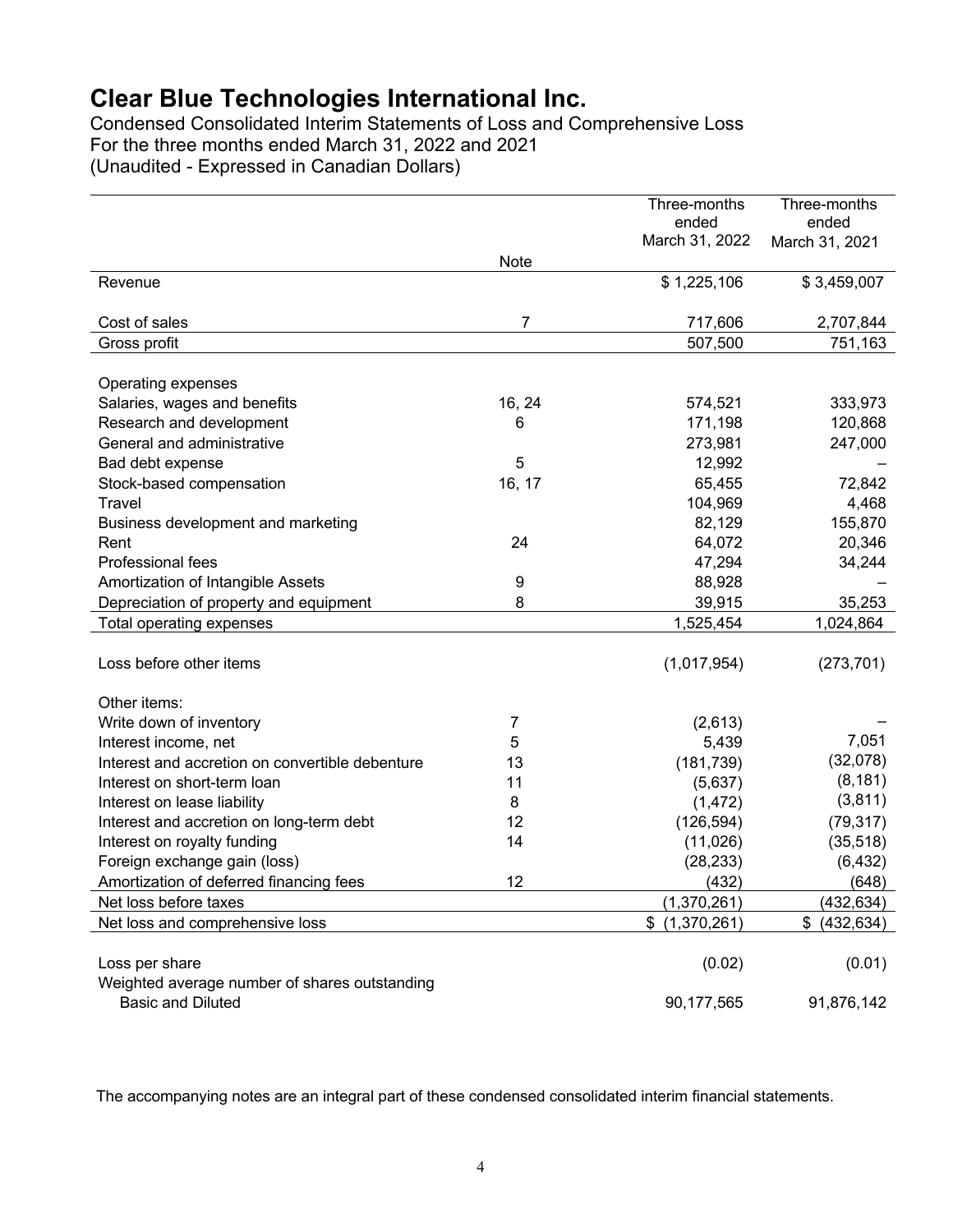Condensed Consolidated Interim Statements of Changes in Shareholders' Equity (Deficiency) As at March 31, 2022

(Unaudited - Expressed in Canadian Dollars)

|                                                                             | Number of<br>common<br>shares | Share<br>capital | Contributed<br><b>Reserves</b> | <b>Equity portion</b><br>of convertible<br>debenture | Accumulated<br>deficit | Total<br>shareholders'<br>equity (deficiency) |
|-----------------------------------------------------------------------------|-------------------------------|------------------|--------------------------------|------------------------------------------------------|------------------------|-----------------------------------------------|
| Balance at December 31, 2020                                                | 62,876,662                    | 19,455,976       | \$6,253,945                    | 99,728<br>\$                                         | \$(24, 564, 422)       | $\mathbf{S}$<br>1,245,227                     |
| Exercise of Warrants                                                        | 1,230,053                     | 682,076          | (102, 173)                     |                                                      |                        | 579,903                                       |
| Exercise of Options                                                         | 43,468                        | 20,923           | (16, 952)                      |                                                      |                        | 3,971                                         |
| Reserves transferred on expired options                                     |                               |                  | (133, 409)                     |                                                      | 133.409                |                                               |
| Share issuance costs                                                        |                               | (24, 592)        |                                |                                                      |                        | (24, 592)                                     |
| Maturity of Restricted Share Units                                          | 2.429.058                     | 559,571          | (559, 571)                     |                                                      |                        |                                               |
| Conversion of debenture                                                     | 375,000                       | 65,847           | 1,986                          | (10.446)                                             |                        | 57.387                                        |
| Convertible debenture - equity portion, net of tax                          |                               |                  |                                | 789.753                                              |                        | 789.753                                       |
| Finder's warrant                                                            |                               |                  | 41.403                         |                                                      |                        | 41,403                                        |
| Stock-based compensation                                                    |                               |                  | 644.082                        |                                                      |                        | 644.082                                       |
| Shares withheld for payroll taxes                                           |                               | (222.995)        |                                |                                                      |                        | (222.995)                                     |
| Sale of shares withheld for payroll taxes                                   |                               | 82.000           |                                |                                                      |                        | 82.000                                        |
| Net loss and comprehensive loss                                             |                               |                  |                                |                                                      | (3, 411, 380)          | (3, 411, 380)                                 |
| Balance at December 31, 2021                                                | 66,954,241                    | \$<br>20,618,806 | \$6,129,311                    | \$<br>879,035                                        | \$ (27,842,393) \$     | (215, 241)                                    |
| Exercise of Warrants                                                        |                               |                  |                                |                                                      |                        |                                               |
| Exercise of Options                                                         |                               |                  |                                |                                                      |                        |                                               |
| Reserves transferred on expired options                                     |                               |                  |                                |                                                      |                        |                                               |
| Share issuance costs                                                        |                               |                  |                                |                                                      |                        |                                               |
| Maturity of RSUs                                                            | 60,000                        | 33,619           | (33, 619)                      |                                                      |                        |                                               |
| Convertible debenture - equity portion, net of tax                          | $\overline{\phantom{0}}$      |                  |                                |                                                      |                        |                                               |
| Warrants issued to convertible debenture holders<br>Conversion of debenture |                               |                  |                                |                                                      |                        |                                               |
| Stock-based compensation                                                    |                               |                  | 65.455                         |                                                      |                        | 65.455                                        |
| Debt to shares                                                              |                               |                  |                                |                                                      |                        |                                               |
| Warrants issued as part of BDC loan                                         |                               |                  |                                |                                                      |                        |                                               |
| Shares withheld for payroll taxes                                           |                               |                  |                                |                                                      |                        |                                               |
| Sale of shares withheld for payroll taxes                                   |                               |                  |                                |                                                      |                        |                                               |
| Net loss and comprehensive loss                                             |                               |                  | 40.323                         |                                                      | (1.370, 261)           | (1.329.938)                                   |
| Balance at March 31, 2022 (unaudited)                                       | 67.014.241                    | 20.652.425       | \$6,201,470                    | 879.035                                              | (29.212.654)           | (1.479.724)                                   |

The accompanying notes are an integral part of these condensed consolidated interim financial statements.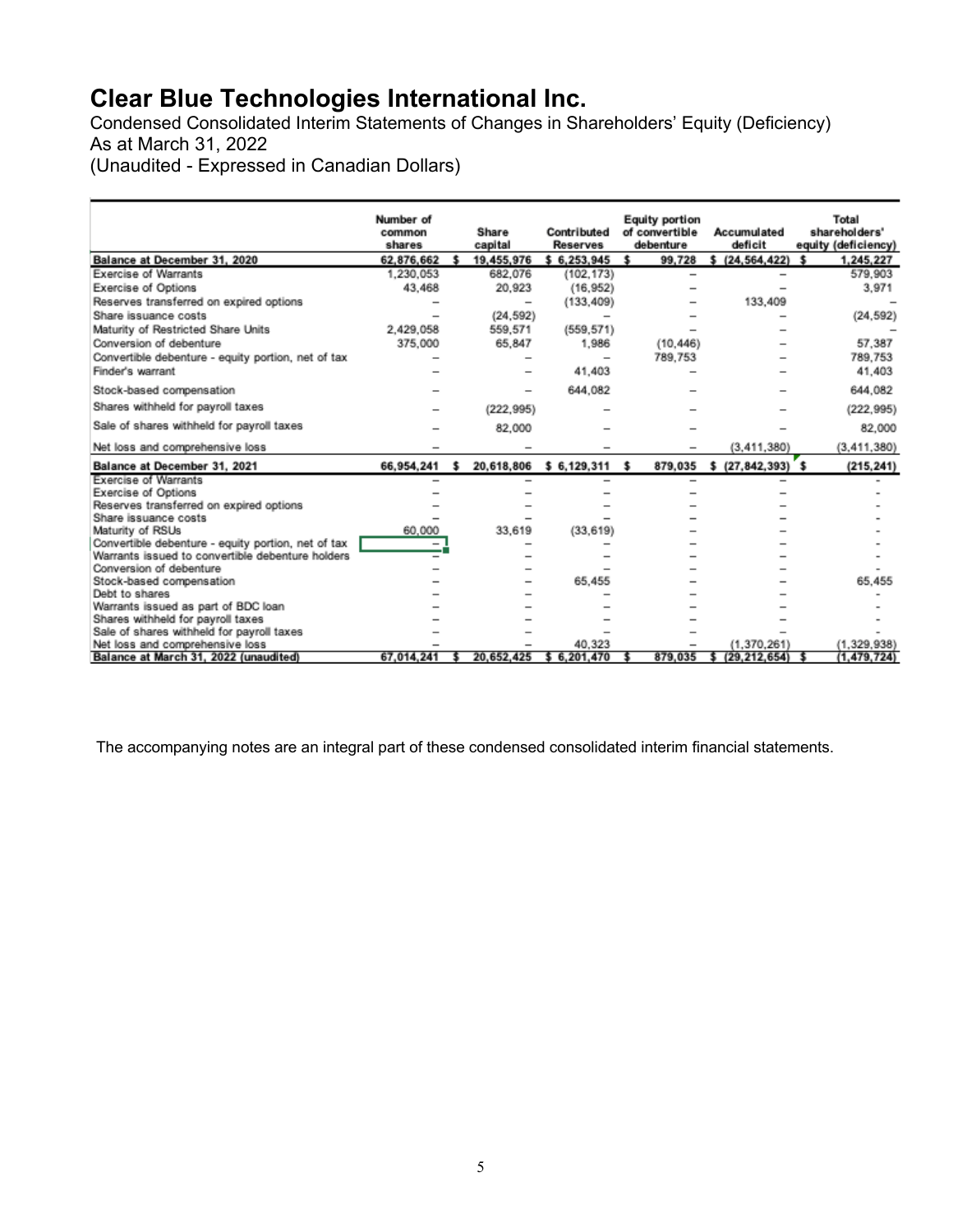Condensed Consolidated Interim Statements of Cash Flows For the three months ended March 31, 2022 and 2021 (Unaudited - Expressed in Canadian Dollars)

|                                           | Three months ended<br>March 31, |             | Three months<br>March 31, |             |
|-------------------------------------------|---------------------------------|-------------|---------------------------|-------------|
|                                           | 2022                            |             | 2021                      |             |
| Cash provided by (used in):               |                                 |             |                           |             |
| <b>Operating activities</b>               |                                 |             |                           |             |
| Net loss for the year                     | \$                              | (1,370,261) | \$                        | (432, 634)  |
| Items not affecting cash:                 |                                 |             |                           |             |
| Depreciation of property and equipment    |                                 | 39,915      |                           | 35,253      |
| Amortization of intangible assets         |                                 | 88,928      |                           |             |
| Amortization of deferred financing fees   |                                 | 432         |                           | 647         |
| Stock-based compensation                  |                                 | 65,455      |                           | 72,842      |
| Foreign exchange                          |                                 | (28, 233)   |                           | 2,596       |
| Bad debt expense                          |                                 | 12,992      |                           |             |
| Interest income                           |                                 | (5, 439)    |                           | (7,051)     |
| Interest on short-term debt               |                                 |             |                           | 41,924      |
| Interest on long-term debt                |                                 | 58,595      |                           | 35,518      |
| Interest on convertible debenture         |                                 | 122,890     |                           |             |
| Accretion of long-term debt               |                                 | 68,910      |                           | 43,893      |
| Accretion of lease liability              |                                 | 1,471       |                           | 3,811       |
| Accretion of convertible debenture        |                                 | 58,849      |                           | 14,178      |
| Write down of inventory                   |                                 | 2,613       |                           |             |
|                                           |                                 | (882, 883)  |                           | (189, 022)  |
| Changes in non-cash working capital:      |                                 |             |                           |             |
| Accounts receivables and other receivable |                                 | (40, 546)   |                           | (1,203,927) |
| R&D tax credits receivable                |                                 | (29, 297)   |                           | (20, 925)   |
| Inventory                                 |                                 | 49,231      |                           | (255, 577)  |
| Prepaid expenses                          |                                 | 15,468      |                           | 270,197     |
| Accounts payable and accrued liabilities  |                                 | 4,225       |                           | 171,319     |
| <b>Customer deposits</b>                  |                                 | (19, 166)   |                           | (451, 544)  |
| Deferred revenue                          |                                 | (74, 676)   |                           | (37,067)    |
|                                           |                                 | (977, 644)  |                           | (1,527,524) |
| Interest received                         |                                 | 5,439       |                           | 7,051       |
| Interest paid                             |                                 | (58, 595)   |                           | (79, 123)   |
| Cash used in operating activities         |                                 | (1,030,800) |                           | (1,788,619) |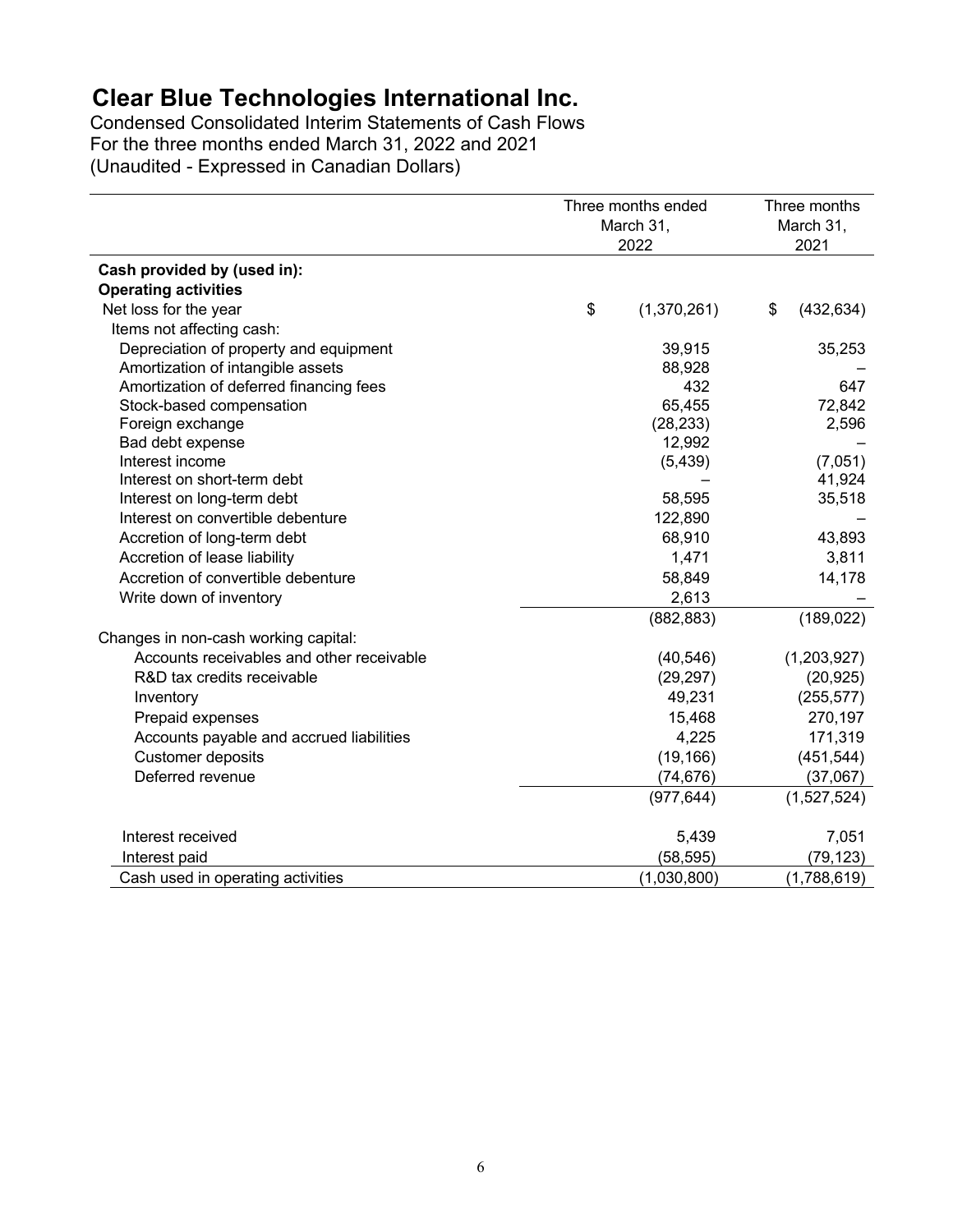Consolidated Statements of Cash Flows - (cont'd...) For the three months ended March 31, 2022 and 2021 (Expressed in Canadian Dollars)

|                                               | Three months<br>ended | Three months<br>ended |
|-----------------------------------------------|-----------------------|-----------------------|
|                                               | March 31,             | March 31,             |
|                                               | 2022                  | 2021                  |
| <b>Financing activities</b>                   |                       |                       |
| Proceeds from exercise of options             |                       | 464,279               |
| Proceeds from exercise of warrants            |                       | 3,970                 |
| Share issuance costs                          |                       | (24, 592)             |
| Repayment of short-term loan                  | 1,896                 | (994, 107)            |
| Proceeds from long-term debt                  |                       | (28, 945)             |
| Repayment of long-term loan                   | (37, 023)             |                       |
| Repayment of lease liability - office premise | (27, 995)             | (27, 466)             |
| Cash from financing activities                | (63,122)              | (606, 861)            |
| <b>Investing activities</b>                   |                       |                       |
| Additions to Intangible Assets                | (620, 574)            | (509, 416)            |
| Repayment of other receivable                 | 50,867                | 19,167                |
| Acquisition of computer and equipment         | (9, 415)              | (24, 162)             |
| Cash used in investing activities             | (579,122)             | (514, 411)            |
| Net decrease in cash during the period        | (1,673,044)           | (2,909,890)           |
| Cash, beginning of period                     | 2,116,612             | 3,507,249             |
|                                               | \$<br>443,568         | \$<br>597,359         |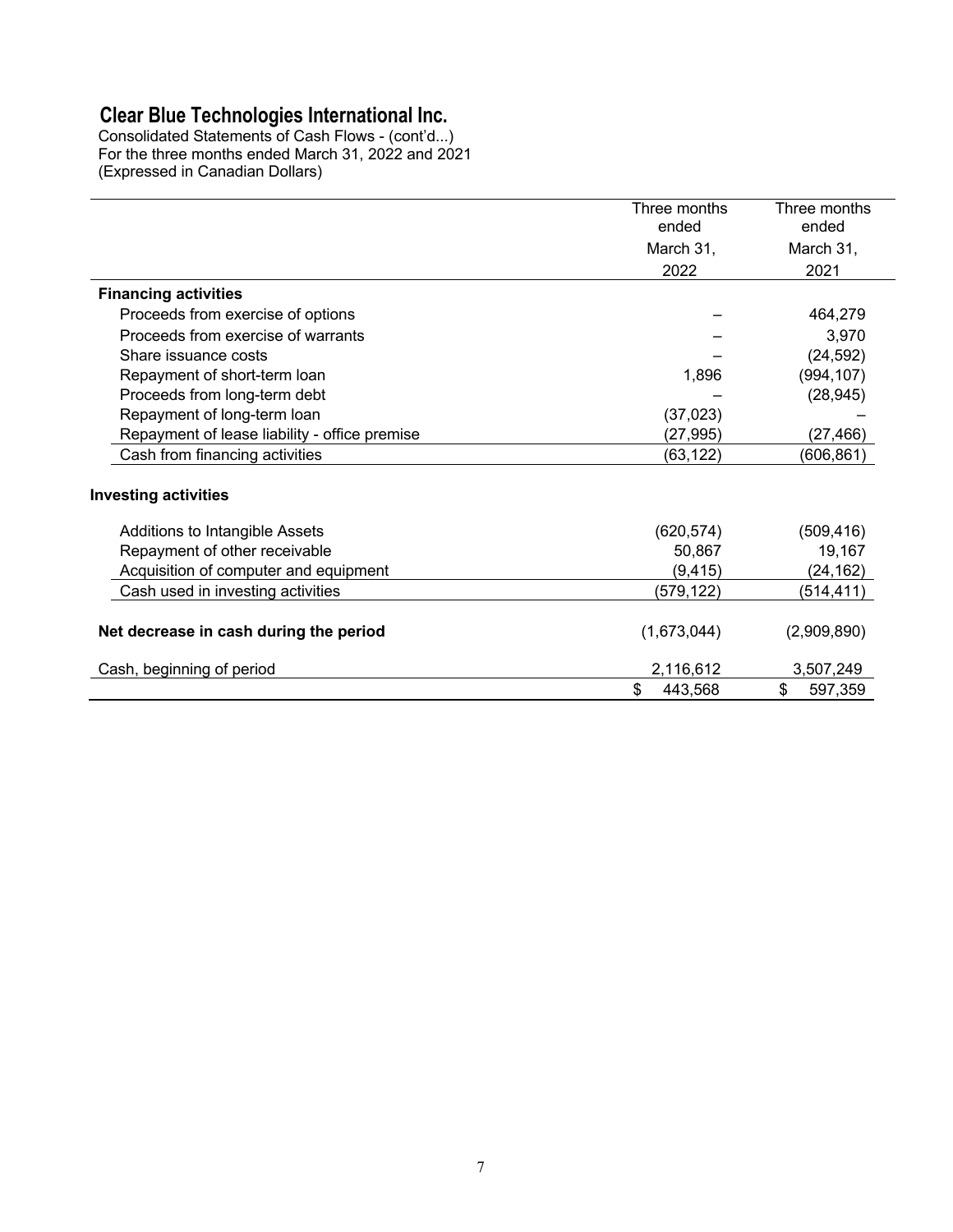Notes to the Condensed Consolidated Interim Financial Statements For the three months ended March 31, 2022 (Unaudited – Expressed in Canadian dollars)

# **1. Nature of Operations**

Clear Blue Technologies International Inc. (the "Company" or "CBLU") was incorporated on November 11, 2014 under the laws of British Columbia, Canada. The Company's shares are listed on the TSX Venture Exchange ("TSX-V") under the ticker symbol "CBLU".

The Company is in the business of developing and selling "Smart Off-Grid" power solutions and management services to the power, control, monitor, manage, and proactively service solar and hybridpowered systems such as streetlights, security systems, telecommunications systems, emergency power, satellite Wi-Fi, and Internet of Things ("IoT") devices.

The Company's head office is located at 30 Lesmill Road, Unit #7, Toronto, Ontario, Canada, M3B 2T6.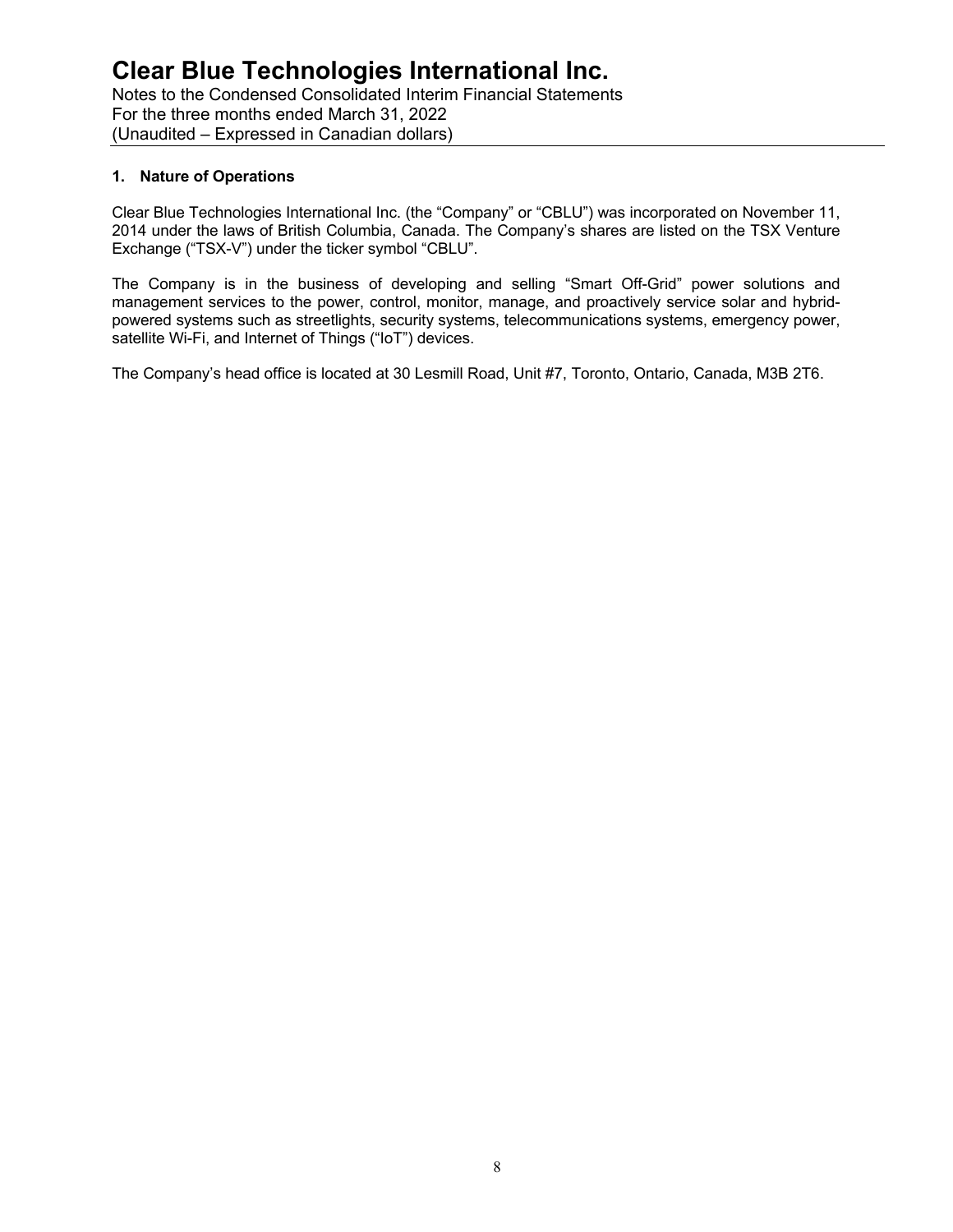Notes to the Condensed Consolidated Interim Financial Statements For the three months ended March 31, 2022 (Unaudited – Expressed in Canadian dollars)

### **2. Basis of Presentation**

#### **Statement of compliance**

The Company's consolidated financial statements (the "Financial Statements") have been prepared using International Financial Reporting Standards ("IFRS"), as issued by the International Accounting Standards Board ("IASB") and Interpretations of the International Financial Reporting Interpretations Committee ("IFRIC"), applicable to a going concern, which contemplates that the Company will continue in operation for the foreseeable future and will be able to realize its assets and discharge its liabilities in the normal course of business.

As at March 31, 2022, the Company had a working capital of \$1,526,712 (December 31, 2021 - \$3,426,722) and cash of \$443,568 (December 31, 2021 - \$2,116,612). The Company has the ability to draw down up to \$2,000,000 from a loan facility subject to meeting certain financial milestones (Note 12). Therefore, management concludes that the Company has sufficient funds to fund its operations for the subsequent 12 months.

These Financial Statements were approved for issuance by the Company's Audit Committee and Board of Directors on May 30, 2022.

#### **Basis of measurement**

These Financial Statements have been prepared on a historical cost basis except for certain financial instruments, which are measured at fair value as described in the significant accounting policies. In addition, these Financial Statements have been prepared using the accrual basis of accounting, except for cash flow information.

#### **Functional and presentation currency**

These Financial Statements are presented in Canadian dollars, which is the functional and presentation currency of the Company and its subsidiaries.

#### **Basis of consolidation**

The Financial Statements consolidate the parent company, Clear Blue Technologies International Inc., and its subsidiaries, Clear Blue Technologies Inc., Clear Blue Technologies Kenya Ltd. and Clear Blue Technologies US Corp., as of the date that control was obtained over those subsidiaries. Control is achieved where the Company has the power, directly or indirectly, to govern the financial and operating policies of an entity so as to obtain the benefits from its operations.

All transactions and balances between the Company and its subsidiaries are eliminated on consolidation, including unrealized gains and losses on transactions between the companies. Amounts reported in the financial statements of the subsidiaries have been adjusted where necessary to ensure consistency with the accounting policies adopted by the Company.

Net loss and comprehensive loss of subsidiaries acquired or disposed of during the year are recognized from the effective date of acquisition, or up to the effective date of disposal, as applicable.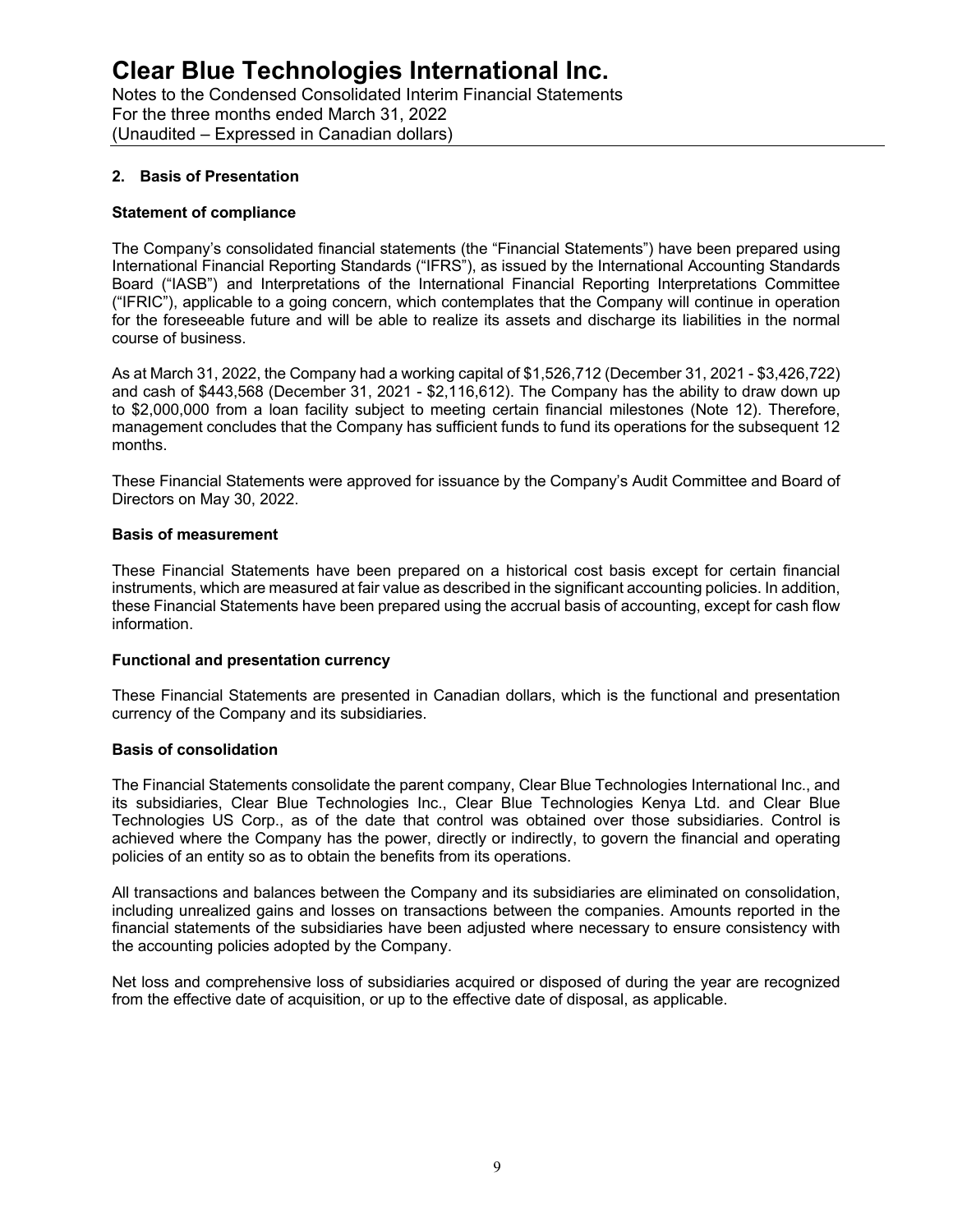Notes to the Condensed Consolidated Interim Financial Statements For the three months ended March 31, 2022 (Unaudited – Expressed in Canadian dollars)

# **3. Significant Accounting Policies**

The accounting policies set out below have been applied consistently to all periods presented in these financial statements:

Intangible assets arising from development

Intangible assets acquired separately are carried at cost at the time of initial recognition. Intangible assets acquired in a business combination and recognized separately from goodwill are initially recognized at their fair value at the acquisition date. Research expenditures and development expenditures that do not meet the criteria for capitalization are recognized as an expense as incurred. Development costs previously recognized as an expense are not recognized as an asset in a subsequent period.

Development costs that are directly attributable to the design and testing of identifiable new product designs controlled by the Company are recognized as intangible assets when the following criteria are met:

- It is technically feasible to complete the project so that it will be available for use;
- Management intends to complete the project and use or sell the product;
- There is an ability to use or sell the product;
- It can be demonstrated how the project will generate probable future economic benefits;
- Adequate technical, financial, and other resources to complete the development and to use or sell the project are available; and
- The expenditure attributable to the project during its development can be reliably measured.

The Company capitalizes development costs for its Smart off-grid technology ("technology") developed for internal use. The Company capitalizes costs for its technology to be used internally during the development stage. This occurs when the preliminary project stage is complete, management authorizes and commits to funding the projects, and it is feasible that the projects will be completed, and the technology will perform the intended function. Capitalization of costs related to the technology project is ceased when it enters the post- implementation and operation stage. If different determinations are made with respect to the state of development of technology project, then the amount capitalized, and the amounts charged to expense for that project could differ materially.

Costs capitalized during the development stage consist of payroll and related costs for employees who are directly associated with, and who devote time to, a project to develop or implement the technology for internal use. The Company capitalizes the direct costs of materials and services, which generally include outside contractors. The Company does not capitalize any general and administrative costs, or costs incurred during the development stage related to training. Costs related to upgrades and enhancements to internal-use technology, if those upgrade and enhancements result in additional functionality, are capitalized.

The Company amortizes capitalized technology with respect to development projects for internal-use technology when the technology is ready for use. The capitalized technology development costs are generally amortized using the straight-line method over a three-year period. In determining and reassessing the estimated useful life over which the cost incurred for the technology should be amortized, the Company considers the effects of obsolescence, technology, competition, and other economic factors. If different determinations are made with respect to the estimated useful life of the technology, the amount of amortization charged in a particular period could differ materially.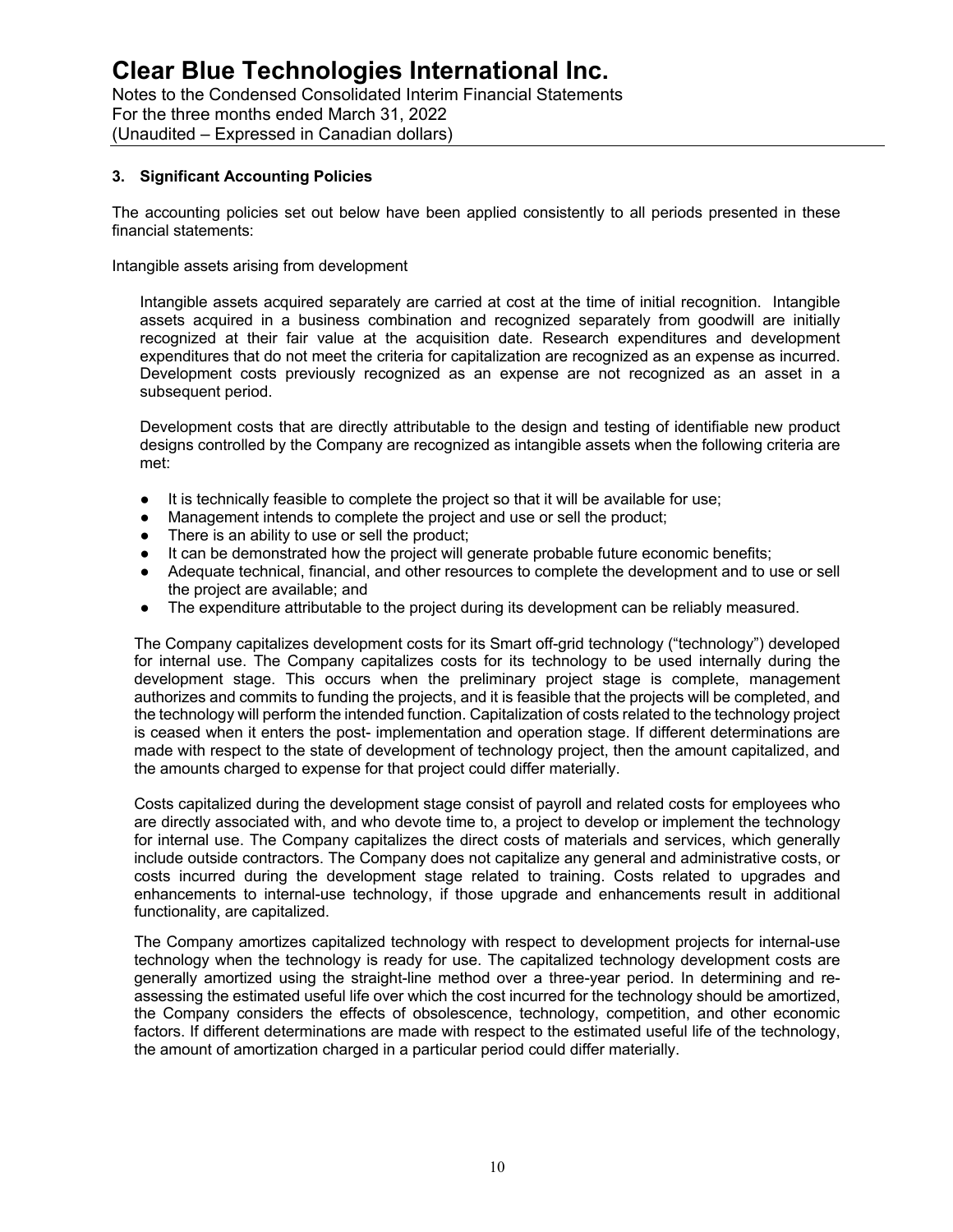Notes to the Condensed Consolidated Interim Financial Statements For the three months ended March 31, 2022 (Unaudited – Expressed in Canadian dollars)

# **4. Significant Accounting Judgments, Estimates and Assumptions**

The preparation of these consolidated financial statements in conformity with IFRS requires management to make estimates, judgments and assumptions that affect the application of accounting policies and the reported amounts of assets and liabilities at the dates of the consolidated financial statements and the reported amounts of revenue and expenses during the periods and the disclosure of contingent assets and liabilities at the date of the consolidated financial statements. Actual results could differ from these estimates.

#### **Judgments**

The judgments that management has applied in the application of accounting policies and related estimates that have the most significant effect on the amounts recognized in these consolidated financial statements are discussed below.

(i) Determination of functional currency

In accordance with IAS 21 "The Effects of Changes in Foreign Exchange Rates", management determined that the functional currencies of the Company and its subsidiaries is the Canadian dollar as this is the currency of the primary economic environment in which the Company operates.

(ii) Segment disclosures

The Company's operations comprise a single reporting operating segment engaged in the provision of offgrid power solutions and related services. As the operations comprise a single reporting segment, amounts disclosed in the consolidated financial statements also represent segment amounts. All of the Company's operations and assets are located in Canada.

#### **Estimates**

Estimates and underlying assumptions are reviewed on an ongoing basis. Revisions to accounting estimates are recognized in the period in which the estimates are revised and in any future periods affected.

(i) Estimated useful lives and depreciation of property and equipment

Depreciation of property and equipment is dependent upon estimates of useful lives, residual values and patterns in which the assets' future economic benefits are expected to be consumed, which are determined through the exercise of judgment. The assessment of any impairment of these assets is dependent upon estimates of recoverable amounts that consider factors such as economic and market conditions and the useful lives of assets.

(ii) Impairment of non-financial assets

Non-financial assets are reviewed for an indication of impairment at each consolidated statement of financial position date upon the occurrence of events or changes in circumstances indicating that the carrying value of the assets may not be recoverable, which requires significant judgement.

An impairment loss is recognized for the amount by which an asset's or CGU's carrying amount exceeds its recoverable amount, which is the higher of fair value less cost of disposal and value in use.

An intangible asset and related equipment that are not yet available for their intended use are tested for impairment at least annually, which also requires significant judgement. To determine the recoverable amount (value in use or fair value less cost to dispose of these assets), management estimates expected future cash flows from the asset and determines a suitable interest rate in order to calculate the present value of those cash flows. In the process of measuring expected future cash flows for intangible,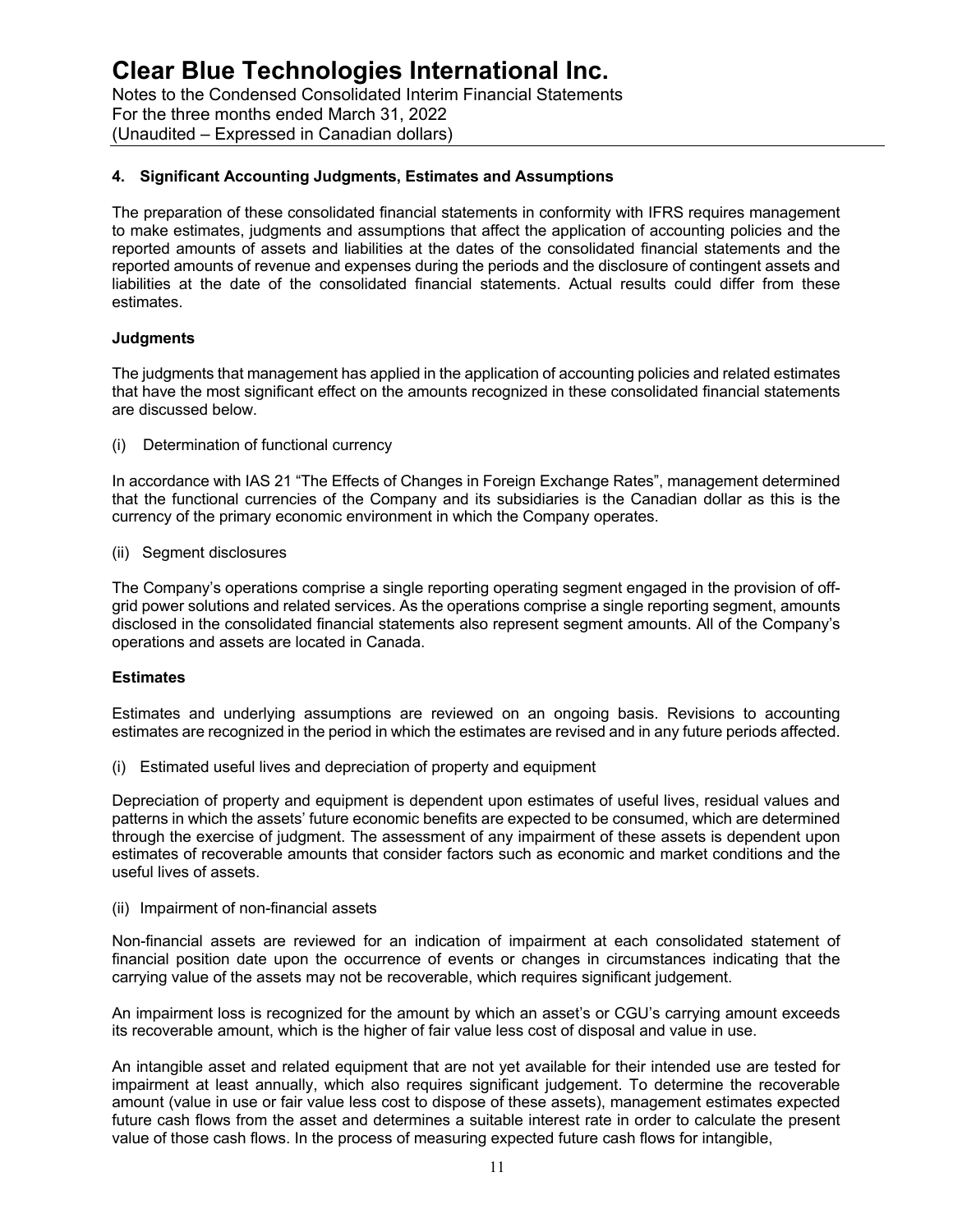Notes to the Condensed Consolidated Interim Financial Statements For the three months ended March 31, 2022 (Unaudited – Expressed in Canadian dollars)

# **4. Significant Accounting Judgments, Estimates and Assumptions** (cont'd...)

management makes assumptions about future operating results using the estimated forecasted prices obtained from various market sources. These key assumptions relate to future events and circumstances. The actual results will vary and may cause adjustments to the Company's assets in future periods. In most cases, determining the applicable discount rate involves estimating the appropriate adjustment to market risk and to asset-specific risk factors.

By their nature, assets not yet available for intended use have a higher estimation uncertainty, as they depend on future market development and the Company's ability to commercialize and manufacture new products to realize forecasted earnings. For example new technology may not be scalable to industrial level within expected timeframe and new products might not receive sufficient market penetration. Management believes that the following assumptions are the most susceptible to change and impact the valuation of these assets in time: a) expected significant growth of the market for renewable energy products (demand), b) selling prices which have an impact on revenues and margins (pricing), and c) the discount rate associated with new technology and products (after considering a premium over the Company's weighted average cost of capital ("WACC") to reflect the additional uncertainty).

#### (iii) Stock-based compensation

The Company uses estimates, including but not limited to, the fair value of the Company, estimates of forfeitures, share price volatility at the time of issuance, the risk-free interest rates and expected lives of the options and warrants granted in the calculation of the stock-based compensation and issuance related costs, respectively.

#### (iv) Deferred income taxes

The calculation of deferred income taxes is based on assumptions that are subject to uncertainty as to timing and which tax rates are expected to apply when temporary differences reverse as well as assumptions as to the extent and likelihood that the Company will be able to utilize its non-capital losses.

#### (v) Recoverability of accounts receivable

Accounts receivable are amounts due from customers for products and services delivered in the ordinary course of business. If collection is expected in one year or less, they are classified as current assets. If not, they are presented as non-current assets.

Accounts receivables are recognized initially at fair value and subsequently measured at amortized cost using the effective interest method, less a provision for expected credit loss("ECL"). Provisions for expected credit losses are established using an ECL model. The provisions are based on a forward-looking ECL, which includes possible default events on the accounts receivable over the entire holding period of the accounts receivable, considering the occurrence of a significant increase in credit risk. Significant financial difficulties of a customer, such as the probability of bankruptcy, financial reorganization, default or delinquency in payments are considered indicators that recovery of the accounts receivable is doubtful. These provisions represent the difference between the accounts receivable's carrying amount in the consolidated statements of financial position and the estimated net collectible amount. Charges for ECLs are recorded as bad debt expense (recovery) in the consolidated statements of loss and comprehensive loss. As at March 31, 2022, management has determined that ECL was \$nil (2021 - \$23,443).

#### (vi) Recoverability of inventory

Determining whether the carrying value of inventory is recoverable requires management to exercise judgment in estimating the ability to sell the inventory on-hand for amounts in excess of its carrying value.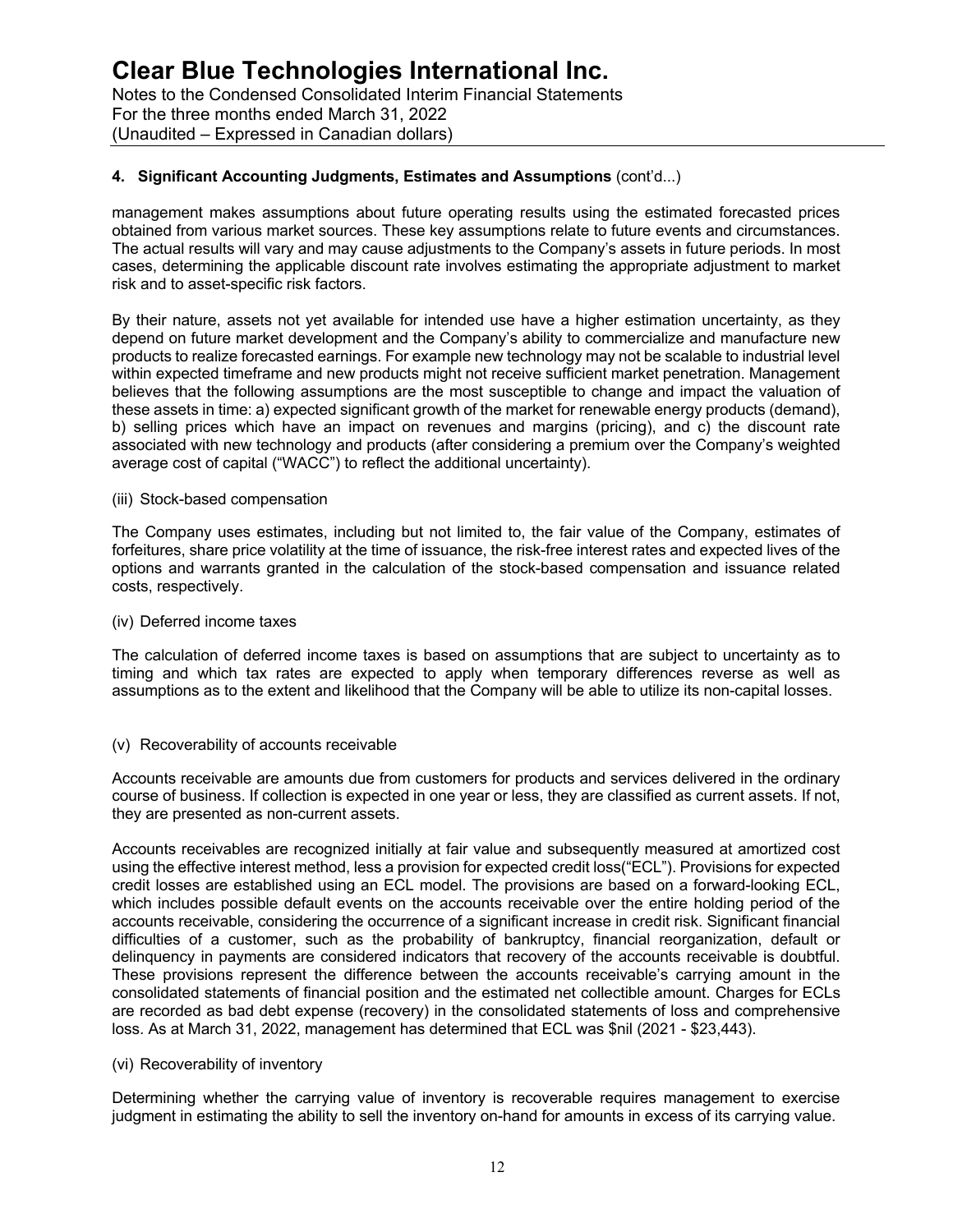# **4. Significant Accounting Judgments, Estimates and Assumptions** (cont'd...)

### (vii) Royalty funding

The Company's royalty funding agreement has been accounted for as a financial liability and measured at fair value at initial recognition. The Company made this determination after reviewing the substance of the agreement and determining that the cash received at the inception of the arrangement did not represent advance payments for any future sales. The Company has valued the royalty agreement at fair value when it became party to the arrangement.

#### (viii) COVID-19

In March 2020, the World Health Organization declared coronavirus COVID-19 a global pandemic. This contagious disease outbreak, which has continued to spread, and any related adverse public health developments, has adversely affected workforces, supply chains, economies, and financial markets globally. It is not possible for the Company to predict the duration or magnitude of the adverse results of the outbreak and its effects on the Company's business or ability to raise funds.

### **5. Accounts Receivable and Other Receivables**

|                                   | March 31, 2022 | <b>December 31, 2021</b> |
|-----------------------------------|----------------|--------------------------|
| Accounts receivable, net          | \$1,617,886    | \$1,495,726              |
| Harmonized sales taxes receivable | 54,863         | 101,648                  |
| Loan receivable (i)               | 249.025        | 279,157                  |
| Less:                             |                |                          |
| Long-term loan receivable (i)     | (171, 979)     | (194, 613)               |
| Total                             | \$1,749,795    | \$1,681,918              |

(i) On January 22, 2020, a loan agreement was executed to allow a customer to settle the receivable amounting to US\$309,910 in 60 equal consecutive monthly installments of US\$6,181 beginning on April 1, 2020. The loan receivable has an interest rate is 7.3% per annum and matures on June 30, 2025. As at March 31, 2022, the carrying value of the loan receivable amounts to \$249,024 of which \$77,046 relates to current portion. During the three months ended March 31, 2022, the Company received interest of \$4,769 (US \$3,816) (2021 - \$6,273 (US\$4,933)).

During the three months ended March 31, 2022, the Company recorded bad debts expense of \$12,992 (2021- \$nil).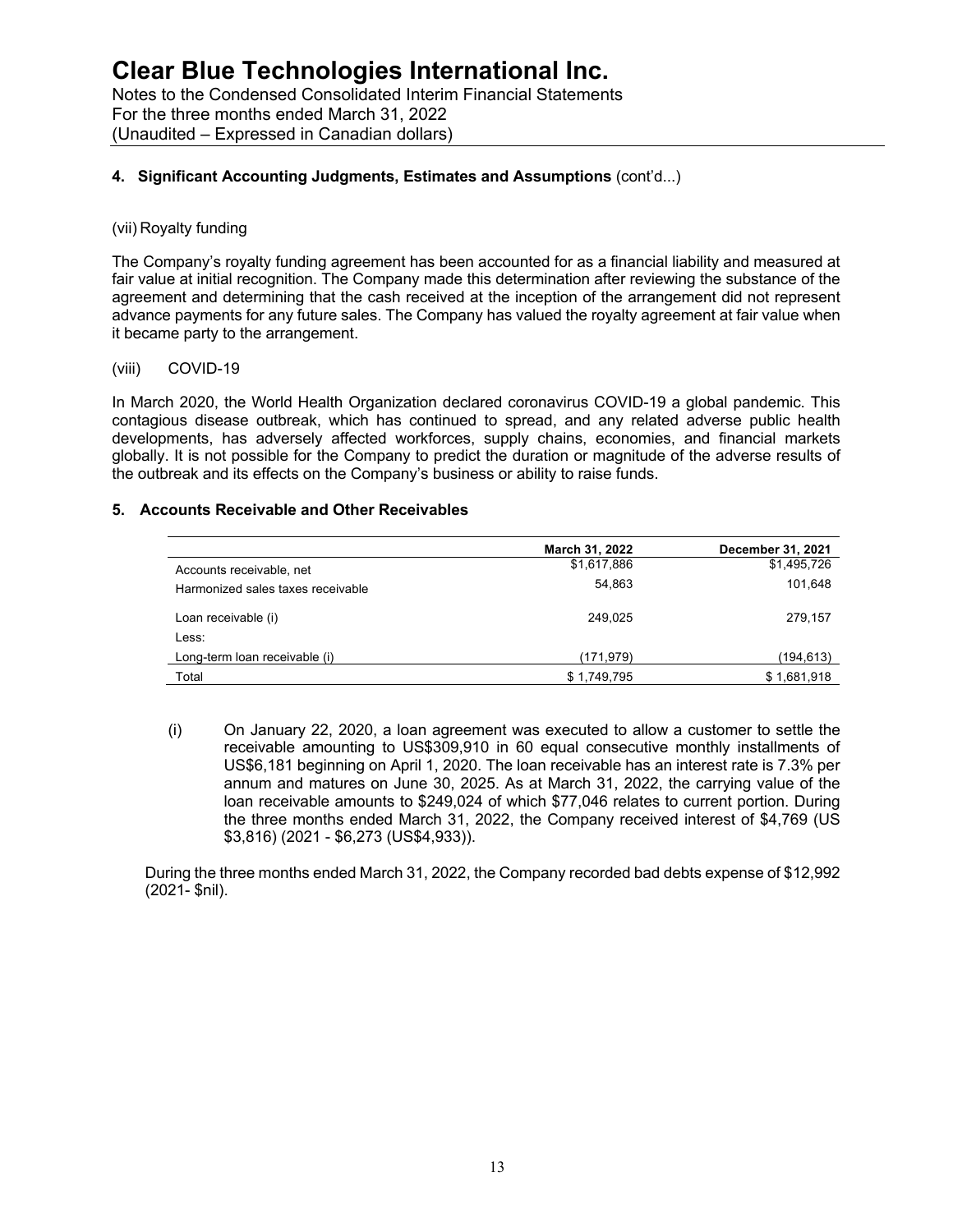Notes to the Condensed Consolidated Interim Financial Statements For the three months ended March 31, 2022 (Unaudited – Expressed in Canadian dollars)

### **6. Research and Development Tax Credits Receivable**

The Company's research and development tax credits receivable balance is comprised of the following:

|                                        | March 31,<br>2022        | December 31,<br>2021 |
|----------------------------------------|--------------------------|----------------------|
| Industrial Research Assistance Program | $\overline{\phantom{0}}$ | 10,703<br>\$         |
| Ontario Innovation tax credits         | \$200,000                | 160,000              |
| Total                                  | \$200,000                | \$170,703            |

### **7. Inventory**

|                |                | December 31, |
|----------------|----------------|--------------|
|                | March 31, 2022 | 2021         |
| Raw materials  | 1.266.301      | \$2,128,682  |
| Finished goods | 2,065,413      | 1.214.923    |
| Total          | 3,331,714      | 3,343,605    |

Inventory included in cost of sales amounted to \$480,751 (2021 - \$2,456,111).

The Company recognizes deferred costs which all relate to the Company's EaaS revenue stream. The costs will be recognized as services are being rendered.

During the three months ended March 31, 2022, the Company wrote down \$2,613 (2021 - \$nil) in obsolete inventory.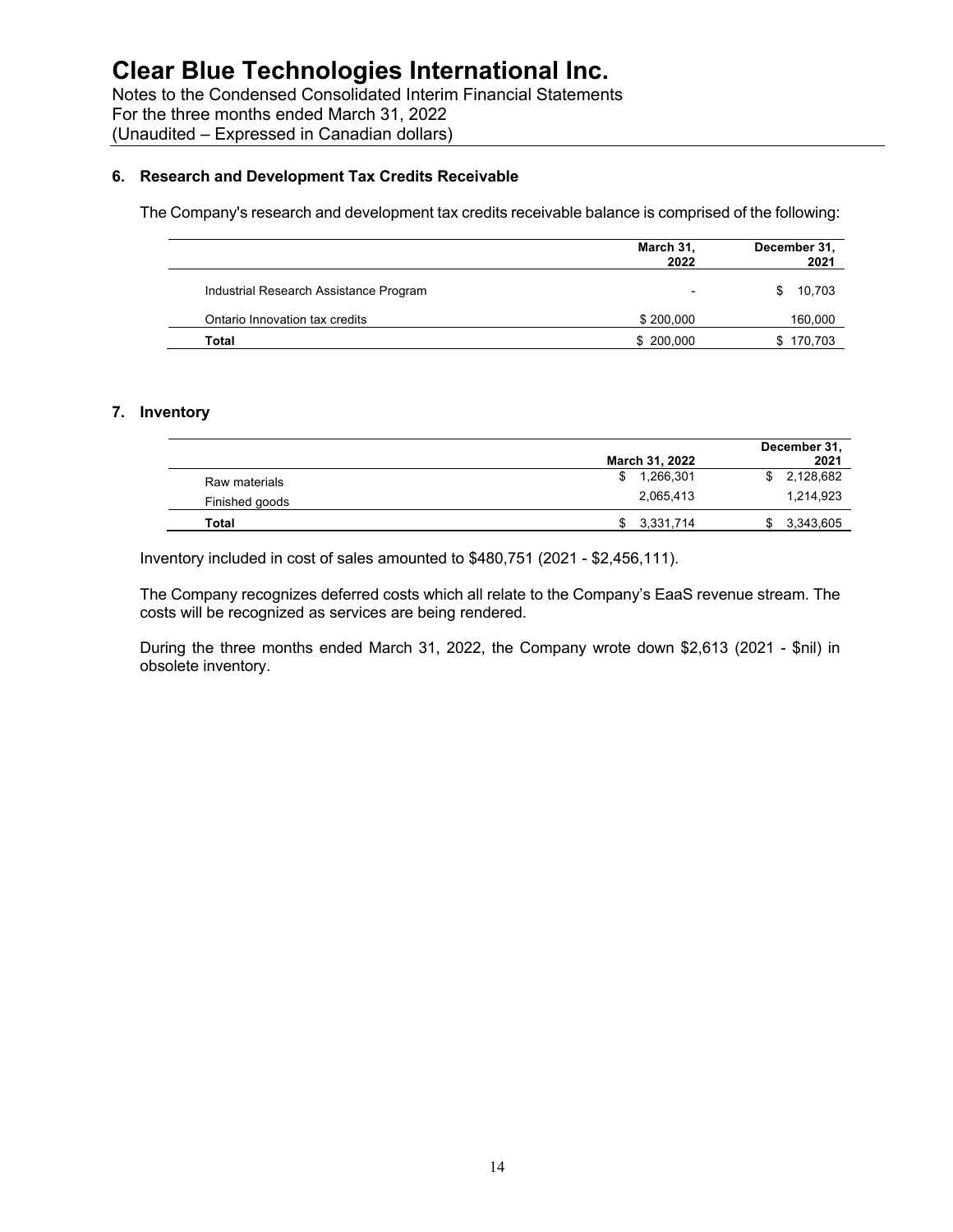Notes to the Condensed Consolidated Interim Financial Statements For the three months ended March 31, 2022 (Unaudited – Expressed in Canadian dollars)

# **8. Property and Equipment**

|                                 | <b>Computer and</b><br>equipment | <b>Furniture and</b><br>fixtures | Leasehold<br>improvements | Right-of-use<br><b>Assets</b> | Total         |
|---------------------------------|----------------------------------|----------------------------------|---------------------------|-------------------------------|---------------|
| Balance as of December 31, 2020 | \$<br>117,716                    | \$<br>7,552                      | \$<br>29,618              | \$<br>333,919                 | \$<br>488,805 |
| <b>Additions</b>                | 58,375                           | 5,706                            | 21,657                    |                               | 85,738        |
| <b>Disposals</b>                | (3,669)                          |                                  |                           |                               | (3,669)       |
| Balance as of December 31, 2021 | 172,422                          | 13,258                           | 51,275                    | 333,919                       | 570,874       |
| <b>Additions</b>                | 14,706                           | 318                              |                           |                               | 15,024        |
| Balance as of March 31, 2022    | \$<br>187,128                    | \$<br>13,576                     | \$<br>51,275              | \$<br>333,919                 | \$<br>585,898 |
|                                 |                                  |                                  |                           |                               |               |
| <b>Accumulated Depreciation</b> |                                  |                                  |                           |                               |               |
| Balance as of December 31, 2020 | \$<br>71,213                     | \$<br>4.656                      | \$<br>17,564              | \$<br>182.138                 | \$<br>275,571 |
| Depreciation                    | 38,704                           | 1,847                            | 14,884                    | 91,069                        | 146,504       |
| <b>Disposals</b>                | (3,669)                          |                                  |                           |                               | (3,669)       |
| Balance as of December 31, 2021 | 106,248                          | 6,503                            | 32,448                    | 273,207                       | 418,406       |
| Depreciation                    | 9,394                            | 672                              | 7,082                     | 22,767                        | 39,915        |
| Balance as of March 31, 2022    | \$<br>115,642                    | \$<br>7,175                      | \$<br>39,530              | \$<br>295,974                 | \$<br>458,321 |
|                                 |                                  |                                  |                           |                               |               |
| Net book value as at:           |                                  |                                  |                           |                               |               |
| December 31, 2020               | \$<br>46,503                     | \$<br>2,896                      | 12,054                    | \$<br>151.781                 | \$<br>213,234 |
| December 31, 2021               | \$<br>66,174                     | \$<br>6,755                      | \$<br>18,827              | \$<br>60,712                  | \$<br>152,468 |
| March 31, 2022                  | \$<br>71,486                     | \$<br>6,401                      | \$<br>11,745              | \$<br>37,945                  | \$<br>127,577 |

#### *Lease Liability*

A reconciliation of the carrying amount of the lease liability to March 31, 2022 is as follows:

| Balance as at December 31, 2020 | 160,265    |
|---------------------------------|------------|
| Lease payments                  | (109, 865) |
| Lease interest                  | 11,604     |
| Balance as of December 31, 2021 | 62,004     |
| Addition                        | 5,609      |
| Lease payments                  | (27, 996)  |
| Lease interest                  | 1,472      |
| Balance as of March 31, 2022    | \$41,089   |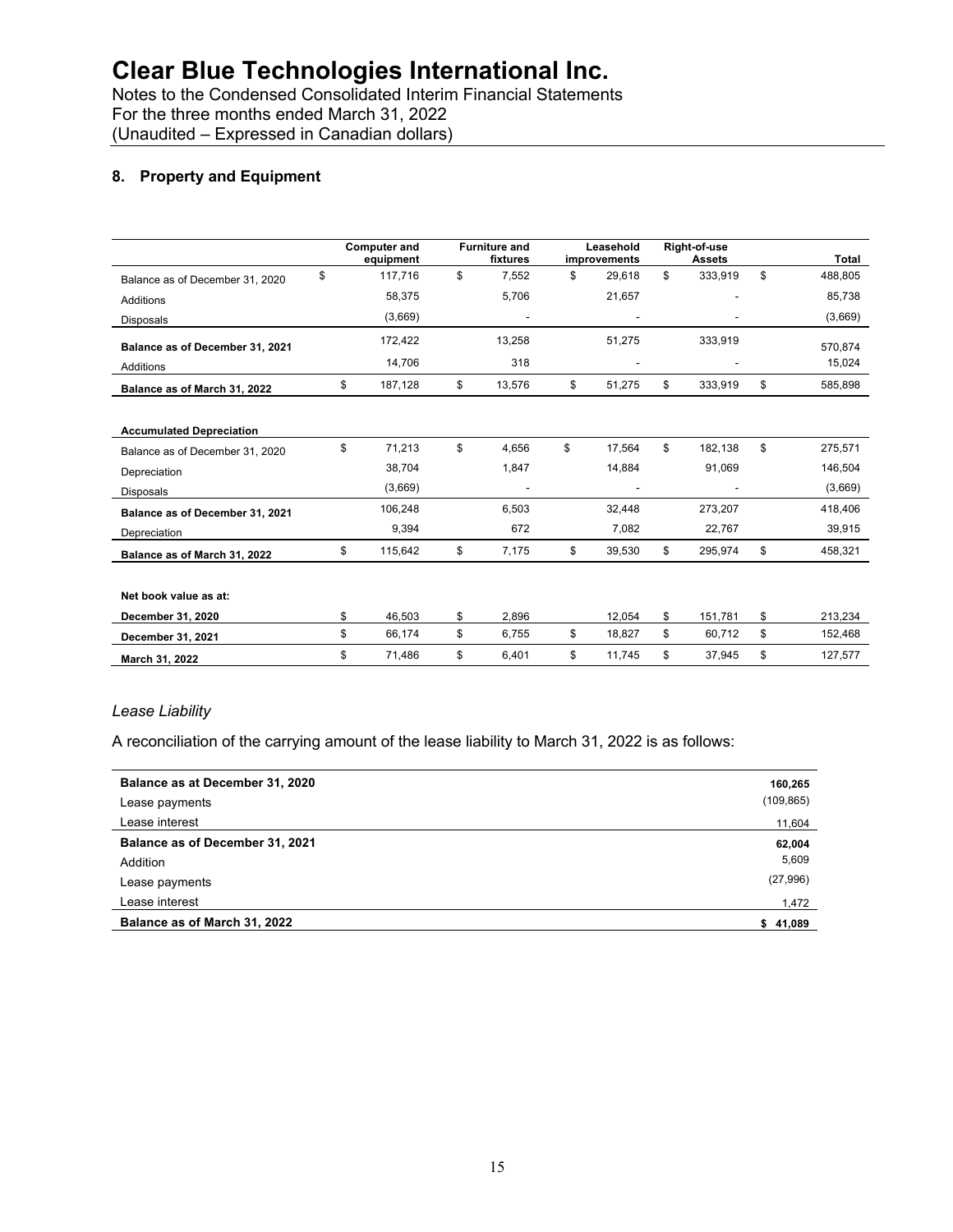Notes to the Condensed Consolidated Interim Financial Statements For the three months ended March 31, 2022 (Unaudited – Expressed in Canadian dollars)

# **8. Property and Equipment** (cont'd...)

|                                      | March 31, 2022 | <b>December 31, 2021</b> |
|--------------------------------------|----------------|--------------------------|
| Current portion of lease liability   | 37.539         | 62.004                   |
| Long term portion of lease liability | 3.550          | $\overline{\phantom{0}}$ |
| $\tau$ otal                          | 41.089         | 62.004                   |

### Maturity analysis – contractual undiscounted cash flows:

| 2022                                     | 47,366       |
|------------------------------------------|--------------|
| 2023                                     | 2,118        |
| 2024                                     | 2,118        |
| 2025                                     | 2,118        |
| Total undiscounted future lease payments | \$<br>53,720 |

The Company did not have any short-term leases or leases of low-value assets included in statement of loss and comprehensive loss for the three months ended March 31, 2022 and 2021.

# **9. Intangible Assets**

Below is a continuity of internally generated Smart Off-Grid Technology:

| ×<br>۰.<br>۰,<br>. .<br>×.<br>. .<br>۰.<br>۰.<br>×<br>۰. |
|----------------------------------------------------------|
|----------------------------------------------------------|

| \$<br>2,856,835 |
|-----------------|
| 620,574         |
| \$<br>3,477,409 |
|                 |
| \$              |
| 88,928          |
| \$<br>88,928    |
|                 |
| \$<br>2,856,835 |
| \$<br>3,388,481 |
|                 |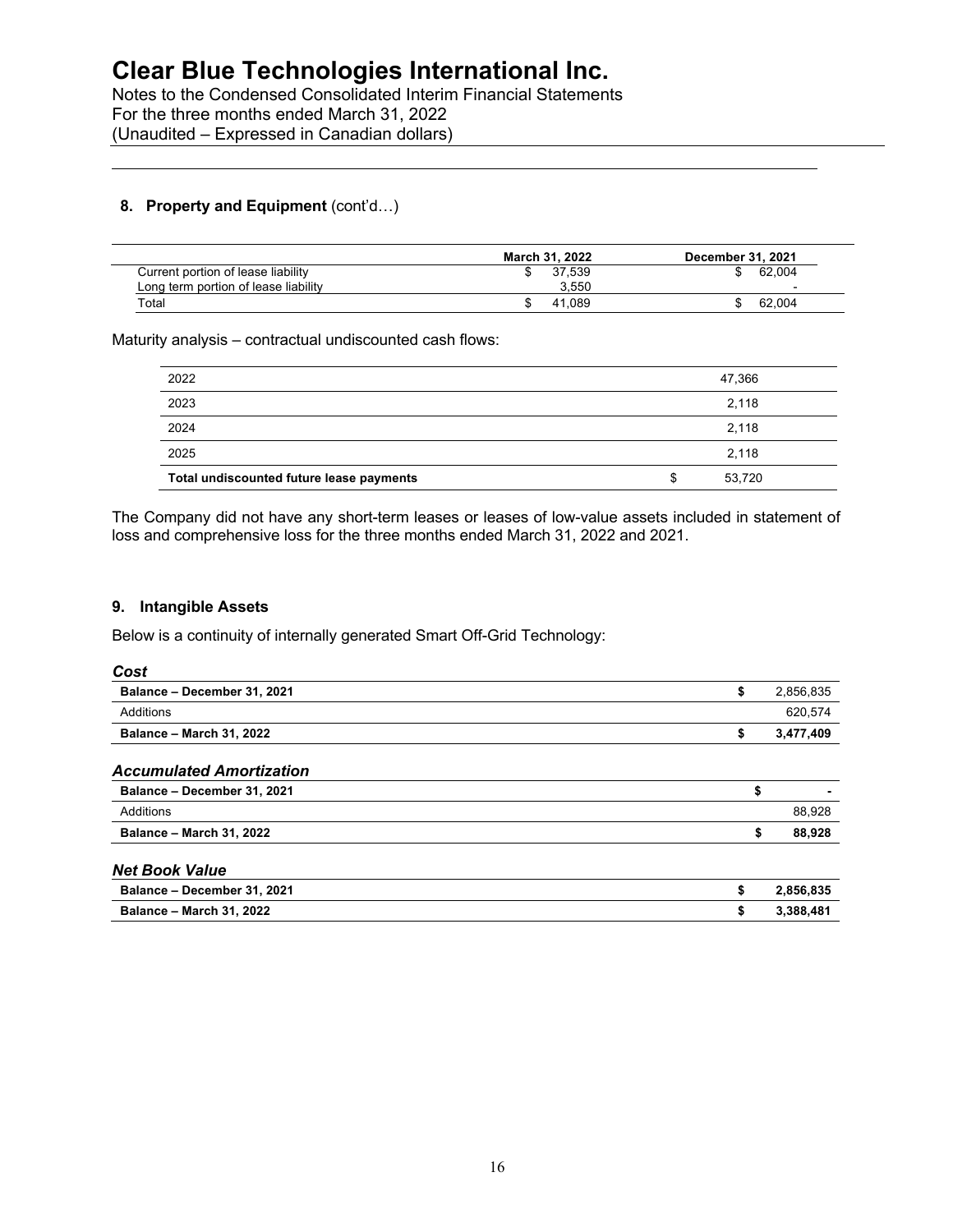Notes to the Condensed Consolidated Interim Financial Statements For the three months ended March 31, 2022 (Unaudited – Expressed in Canadian dollars)

### **10. Customer Deposits**

#### *Customer Deposits*

Customer deposits of \$5,344 (2021 - \$24,510) pertain to the sale of solar or hybrid streetlight systems and power pack solutions that are paid by customers and billed by the Company in advance.

#### *Deferred Revenue*

Deferred revenue is comprised of ongoing energy management services paid in advance by customers:

|                       |   | March 31, 2022 | <b>December 31, 2021</b> |
|-----------------------|---|----------------|--------------------------|
| Deferred revenue      |   | 875.890        | 950,566                  |
| Less: Current portion |   | 485.428        | 488,814                  |
|                       | S | 390.462        | 461,752                  |

The deferred revenue is amortized to profit or loss on a straight-line basis over the life of the related contract. As at March 31, 2022, expected revenue to be recognized over the term of the contracts are as follows:

| 2022 | \$ | 381,315 |
|------|----|---------|
| 2023 |    | 333,245 |
| 2024 |    | 110,480 |
| 2025 |    | 50,850  |
|      | S  | 875,890 |

#### **11. Short-term Loan**

In 2019, the Company obtained a \$1,000,000 revolving credit facility. The credit facility bears interest at a rate equivalent to the bank's prime lending rate plus 1.5%, is due on demand, and is secured by the assets of the Company. The outstanding balance as of March 31, 2022 is \$926,122 (December 31, 2021 - \$924,227). The Company incurred interest expense related to its short-term loan of \$5,637 during the three months ended March 31, 2022 (2021 - \$1,681).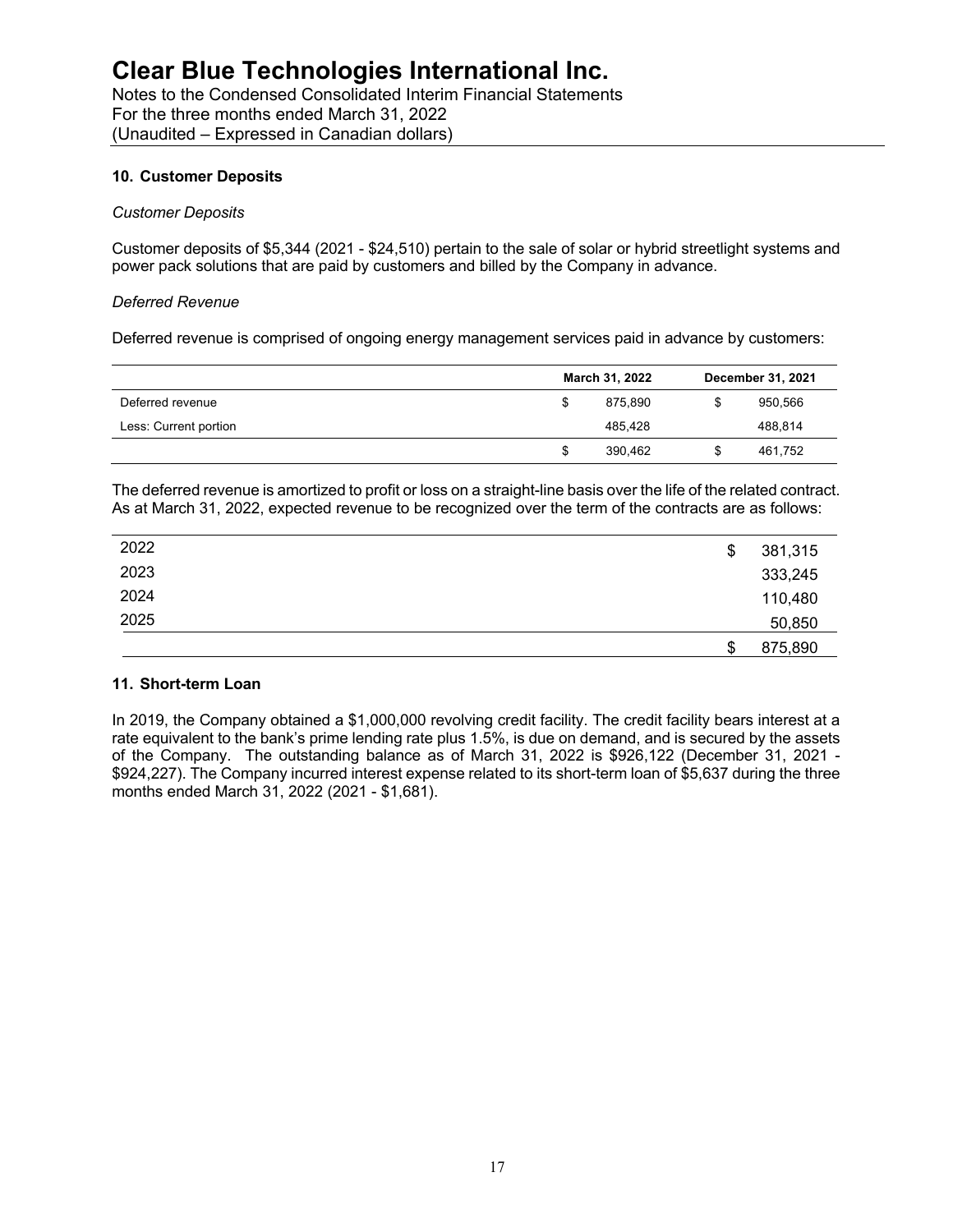Notes to the Condensed Consolidated Interim Financial Statements For the three months ended March 31, 2022 (Unaudited – Expressed in Canadian dollars)

# **12. Long-term Debt**

|                                                                    | March 31, 2022 | <b>December 31, 2021</b> |
|--------------------------------------------------------------------|----------------|--------------------------|
| (i) Eastern Ontario Futures Development Corporations Networks Inc. | 100.023 \$     | 122,056                  |
| (ii) Federal Economic Development Agency of Southern Ontario       | 265,852        | 274.636                  |
| (iii) Business Development of Canada                               | 3.251.303      | 3,188,167                |
|                                                                    | 3.617.178 \$   | 3,584,859                |
| Less:                                                              |                |                          |
| Current portion                                                    | 743,555        | 472,720                  |
| Deferred financing fees                                            | 432            | 432                      |
|                                                                    | 2,873,191 \$   | 3.111.707                |

- (i) Eastern Ontario Community Futures Development Corporations Network Inc. loan bearing interest at 10% per annum, repayable in monthly blended principal and interest installments of \$8,301, was amended, as a result of the COVID-19 pandemic, on April 6, 2020, to defer the installments from March 1, 2020 to August 31, 2020 and extend the maturity date from September 30, 2022 to April 30, 2023. The amendment to the terms of the loan did not result in a gain or loss on modification of debt. The loan is secured by a general security agreement against all the assets of the Company. For the three months ended March 31, 2022, the Company recognized interest expense of \$2,868 (2021 - \$4,957).
- (ii) Federal Economic Development Agency of Southern Ontario non-interest-bearing loan, repayable in monthly installments beginning January 1, 2019 and maturing on December 1, 2023 was amended, as a result of the COVID-19 pandemic, on June 8, 2020 to: (i) extend the maturity date to December 1, 2024; (ii) defer monthly instalments from April 1, 2020 to September 1, 2020; (iii) reduce monthly instalments to \$2,000 from October 1, 2020 to December 31, 2020; and (iv) adjust the monthly installments to \$3,000, \$5,000, \$8,000 and \$14,000 for the years 2021 through 2024, respectively, with a final month payment of \$15,000. The face value of the loan is \$400,000. It was initially recorded on the consolidated statement of financial position at its fair market value of \$251,608 and is being accreted (through interest expense) back to its face value over the term of the loan with an effective interest rate of 9.54% per annum. For the three months ended March 31, 2022, the Company recognized interest expense of \$6,216 (2021 - \$6,500).
- (iii) Business Development of Canada ("BDC") loan of \$3,000,000 under a total facility of \$5,000,000. The loan facility matures on January 15, 2025 and consists of interest-only monthly payments through August 15, 2022, monthly principal payments of \$86,207 and interest payments from September 15, 2022 to and including December 15, 2024 (or earlier date if the loan facility is not fully drawn) and a balloon payment at the end of the term. Subject to meeting certain financial milestones, the Company has the option to draw down an additional \$2,000,000 in \$1,000,000 tranches. The loan is secured against the assets of the Company and carries an annual interest rate of BDC Capital Floating Base Rate plus 2.95%. In addition to the cash interest, a noncompounding payment in kind ("PIK") interest of up to 9.5% per annum will accrue and be payable at the end of the term. The PIK interest rate will be reduced by 0.5% (to 9.0%) when the Company reaches a trailing 12 months of EBITDA greater than \$1,000,000, and a further 0.5% (to 8.5%) when the Company reaches a trailing 12 months of EBITDA greater than \$3,000,000. On August 15, 2021, the Company drew down an additional tranche of \$1,000,000 resulting in a cumulative drawdown as at March 31, 2022 of \$3,000,000. For the three months ended March 31, 2022, the Company recognized interest expense of \$118,430 (2021 - \$74,360).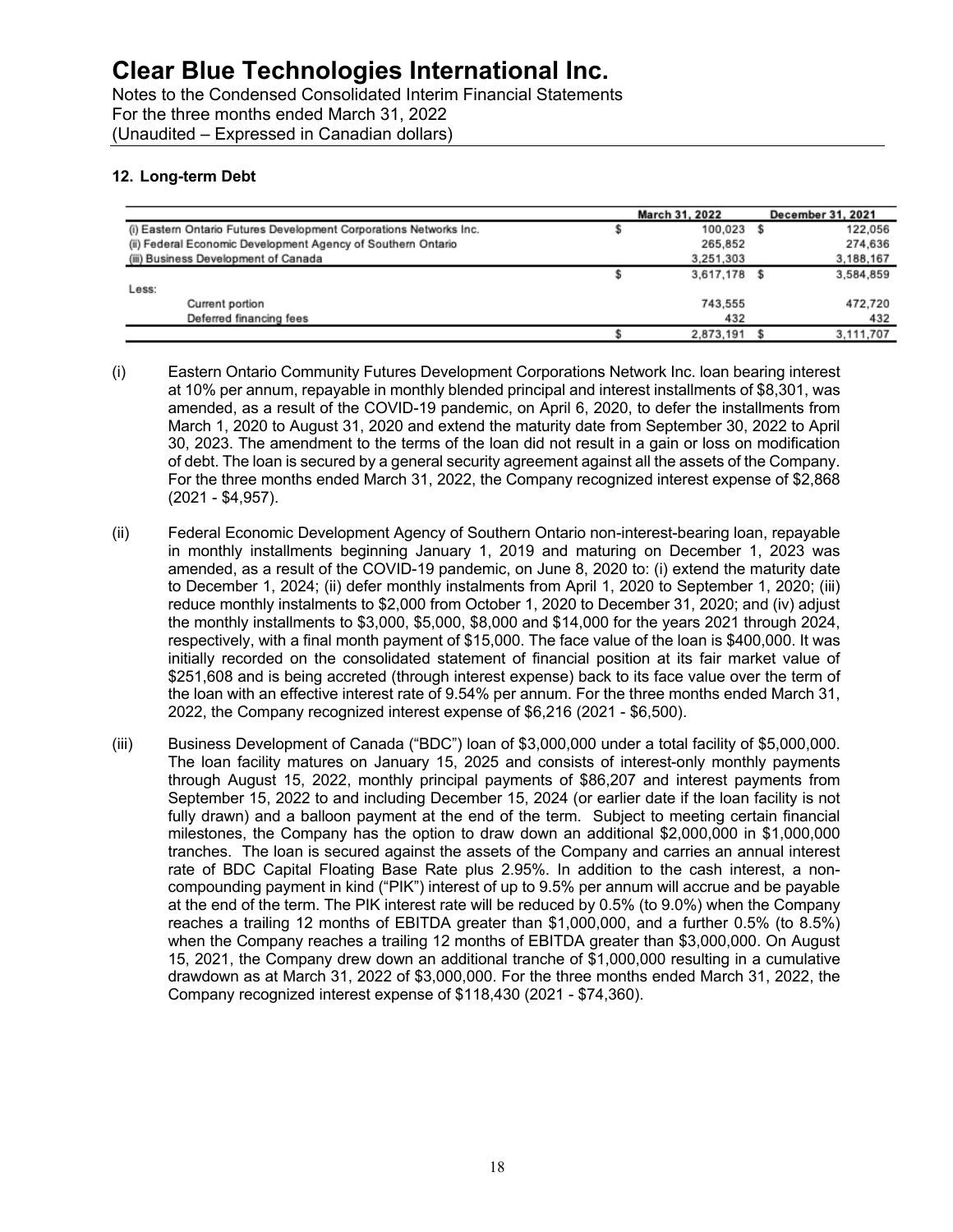Notes to the Condensed Consolidated Interim Financial Statements For the three months ended March 31, 2022 (Unaudited – Expressed in Canadian dollars)

# **12. Long-term Debt** (cont'd…)

The future principal and interest payments required under the terms of the Company's long-term debt agreements are as follows:

| 2022  | 630,830     |
|-------|-------------|
| 2023  | 1,325,166   |
| 2024  | 1,288,978   |
| 2025  | 589,932     |
| Total | \$3,834,906 |

# **13. Convertible Debenture**

During the year ended December 31, 2021 the Company issued 10% convertible notes in the principal amount of \$4,334,000. The convertible notes mature on October 27, 2025, and are convertible at any point prior to maturity, at the option of the noteholders, into units comprised of: (i) one common share of the Company (each, a "Common Share"); and (ii) one-half of one Common Share purchase warrant (each whole warrant being a "Warrant"). Each Convertible Debenture is convertible into that number of units computed on the basis of the principal amount of the Convertible Debentures divided by the conversion price of \$0.40 per unit. Each Warrant will be exercisable to acquire one Common Share at an exercise price of \$0.60 per Common Share, subject to adjustment in certain events, until the date that is the earlier of: (i) 48 months following the initial Closing Date; and (ii) the date specified in any Warrant Acceleration Notice.

Interest on the principal amount outstanding is calculated and payable semi-annually in June and December each year and was first payable on June 30, 2022.

The Company has the right to require the Convertible Debenture holder to convert the principal outstanding on these debentures into units at the conversion price if, for any 10 consecutive VWAP days, the VWAP of the Common Shares on TSX-V is greater than \$1.20.

Upon initial recognition, the Company allocated the proceeds between the components based on the fair value of the debt and the residual to the equity component. Transaction costs were allocated proportionally to the liability and equity components. The fair value of the liability component of \$3,064,921, net of transaction costs of \$166,964, was determined using a market rate of 20%. The value of the equity component amounted to \$1,042,745, net of transaction costs of \$56,902, and deferred taxes of \$276,327.

The transaction costs totaling \$223,866, as described above, comprised of finders' fees amounting to \$131,180 and 319,200 share purchase warrants issued to finders with a fair value of \$41,403 and other cost of \$51,283. Each share purchase warrant entitled the holder for one common share at an exercise price of \$0.40 until October 27, 2025. The share purchase warrants were valued using the Black-Scholes valuation model with the following assumptions: expected life of 4.0 years, risk-free rate of 1.28%, dividend yield of 0% and volatility of 109%.

During the three months ended March 31, 2022, \$nil (December 31, 2021 - \$75,000) of the Convertible Debenture was converted into nil (December 31, 2021 – 375,000) Common Shares and nil (December 31, 2021 - 187,500) Warrant Shares.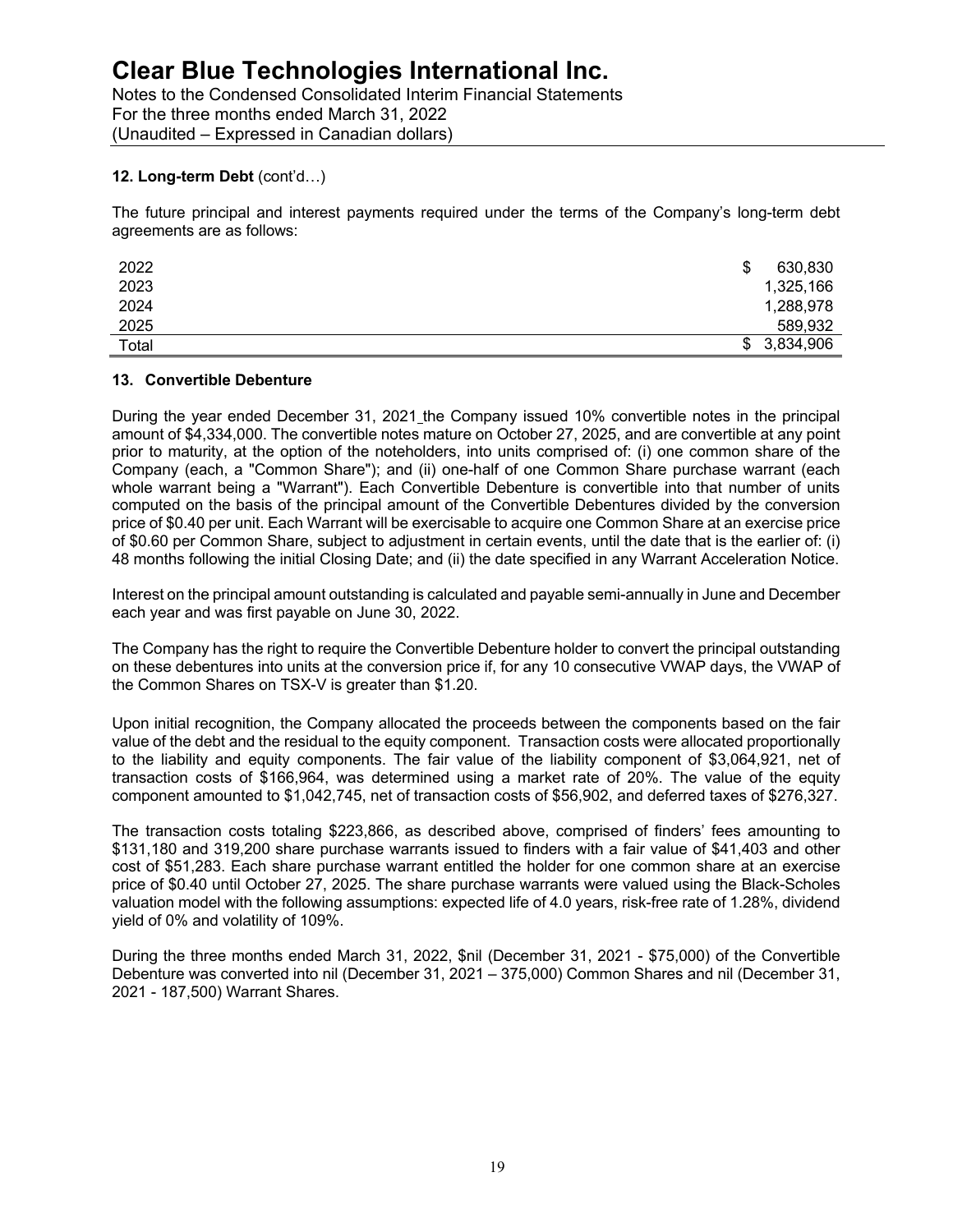Notes to the Condensed Consolidated Interim Financial Statements For the three months ended March 31, 2022 (Unaudited – Expressed in Canadian dollars)

# **13. Convertible Debenture** (cont'd…)

As at March 31, 2022, the outstanding balances associated with the convertible debenture were as follows:

|                                                               | March 31, 2022  | December 31, 2021 |
|---------------------------------------------------------------|-----------------|-------------------|
| Liability component of debenture                              | \$<br>3,680,274 | \$<br>584,112     |
| Addition                                                      |                 | 3,064,921         |
| Accretion                                                     | 58,849          | 72,763            |
| Interest                                                      | 122,890         | 146,069           |
| Interest paid                                                 |                 | (66, 768)         |
| Interest recorded in accounts payable and accrued liabilities |                 | (63, 798)         |
| Fair value of the debenture converted                         |                 | (57,025)          |
| <b>Balance</b>                                                | \$<br>3,862,013 | \$<br>3,680,274   |
| Less: Current portion                                         | 620,710         | 588,397           |
|                                                               | \$<br>3.241.303 | \$<br>3,091,877   |

# **14. Royalty Funding**

On November 12, 2013, the Company entered into a sales agreement under which Flow Capital Corp., formerly known as Grenville Strategic Royalty Corp. ("Grenville"), advanced the Company \$375,000. In form, the amount received represents a prepaid deposit for future goods and services to be provided by the Company to Grenville to be drawn down based on Grenville's annual purchases from the Company.

Grenville is entitled to a royalty of 1.125% ("Royalty Percentage") of the Company's revenues, in perpetuity, unless partially or fully extinguished through the exercise of repurchase rights as described below. Under the terms of the agreement, the Company has the following options to extinguish its royalty payment obligation to Grenville:

- a) The Company may extinguish 50% of the Royalty Percentage by paying \$750,000 to Grenville during the period from November 12, 2017 to November 17, 2017 (the "Initial Repurchase Right"). In November 2017, the Company amended its agreement with Grenville to extend this right to the earlier of June 30, 2018, or within 30 days of the date on which the Company becomes a publicly listed company on a recognized exchange. This right expired on June 30, 2018 and was not exercised by the Company;
- b) The Company may extinguish 50% of the Royalty Percentage by paying \$1,125,000 during the period from November 12, 2020, and November 17, 2020 (the "Subsequent Repurchase Right"); This right expired on November 17, 2020 and was not exercised by the Company;
- c) If the Company has not exercised the Subsequent Repurchase Right, the Company may extinguish 100% of the Royalty Percentage at any point after November 12, 2023, by paying \$1,875,000 to Grenville (the "Final Repurchase Right");
- d) If the Company exercises the Subsequent Repurchase Right, the Company may extinguish the remaining 50% of the Royalty Percentage under the same terms as the Final Repurchase Right, except that the buyout amount is \$750,000 instead of \$1,875,000.

The agreement meets the definition of financial liability under IAS 32, Financial Instruments: Presentation because it represents a contractual obligation to deliver cash or another financial asset to another entity.

The Company made this determination after reviewing the substance of the agreement and determining that the cash received at the inception of the arrangement did not represent a deposit for any future sales, but rather an obligation for future royalty payments that will remain payable at the original amount of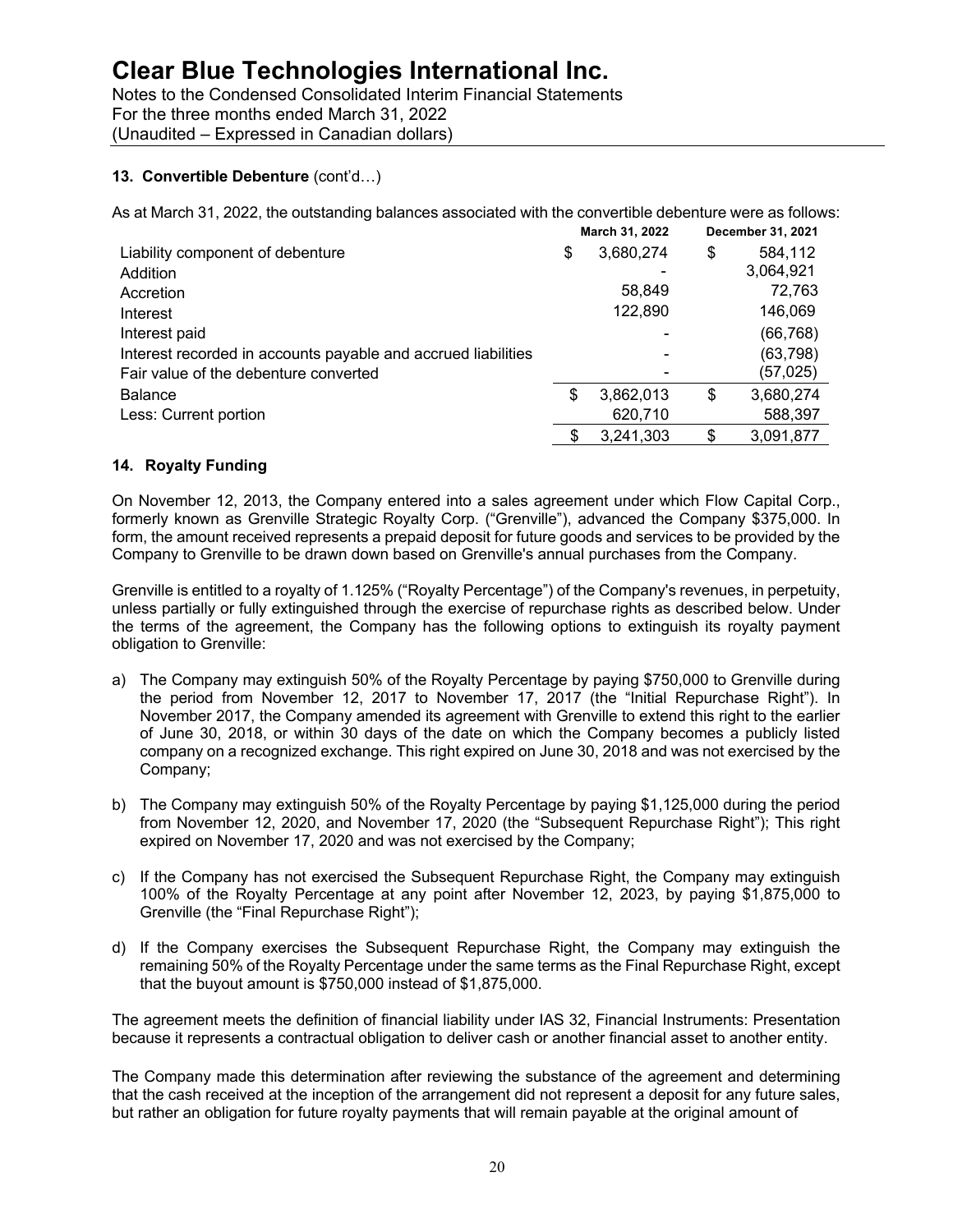Notes to the Condensed Consolidated Interim Financial Statements For the three months ended March 31, 2022 (Unaudited – Expressed in Canadian dollars)

# **14. Royalty Funding** (cont'd…)

\$375,000 until such time as the Company extinguishes all or part of the Royalty Percentage and the obligation for future royalty payments.

The Company incurred interest expense related to its royalty funding of \$11,026 for the three ended March 31, 2022 (2021 - \$35,518).

# **15. Share Capital**

Authorized:

Unlimited number of common shares without nominal or par value.

Transactions during the three months ended March 31, 2022

(i) The Company issued 60,000 common shares valued at \$ 12,825 pursuant to the maturity of RSUs. 15,000 common shares valued at \$4,275 were withheld by the Company for settlement of payroll taxes on behalf of the RSU holders.

Transactions during the year ended December 31, 2021

- (ii) The Company issued 2,429,057 common shares valued at \$559,571 pursuant to the maturity of RSUs. 608,703 common shares valued at \$222,995 were withheld by the Company for settlement of payroll taxes on behalf of the RSU holders.
- (iii) The Company issued 43,468 common shares pursuant to exercise of stock options for gross proceeds of \$3,971. In connection with the exercise of options, the fair value of stock options amounting to \$16,592 was reclassified from reserves to share capital.
- (iv) The Company issued 375,000 units pursuant to the conversion of convertible debenture amounting to \$75,000. Each unit is comprised of one common share and one-half share purchase warrant. Each full share purchase warrant is exercisable for \$0.35 per share until November 1, 2022, subject to early expiration if the 10-day weighted average trading price of the common shares of the Company is at any time greater than \$0.70 per share. In connection with the conversion, equity portion of convertible debenture amounting to \$10,446 was reclassified to share capital.
- (v) During the year ended December 31, 2021, the Company issued 1,230,054 shares pursuant to exercise of share purchase warrants for gross proceeds of \$579,903. In connection with the exercise of share purchase warrants, the fair value of share purchase warrants amounting to \$102,173 was reclassified from reserves to share capital.

# *Treasury Shares*

As at March 31, 2022, the Company holds 80,253 (December 31, 2021 – 80,253) treasury shares.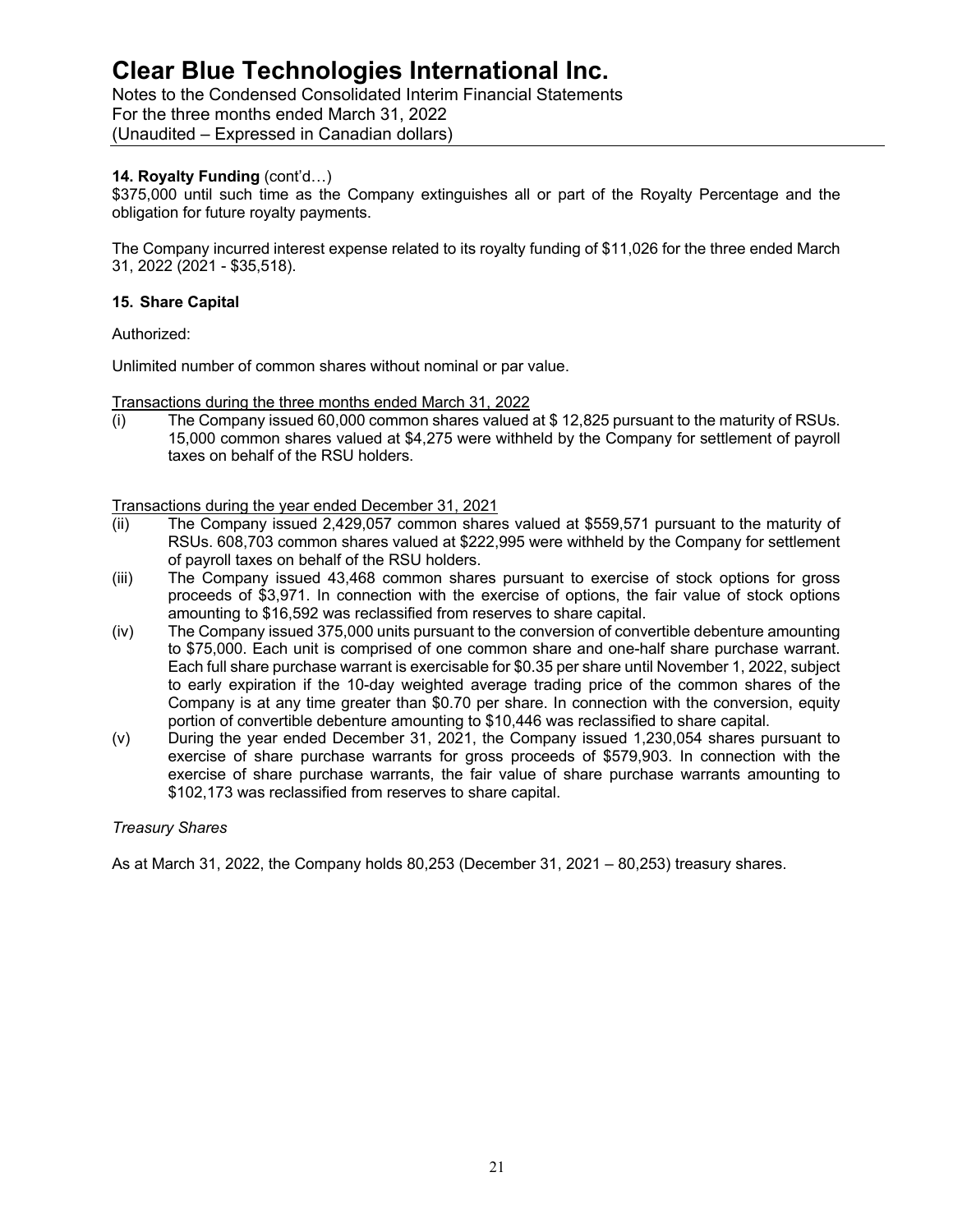Notes to the Condensed Consolidated Interim Financial Statements For the three months ended March 31, 2022 (Unaudited – Expressed in Canadian dollars)

#### **16. Reserves**

#### a. Options

Under the Company's stock option plan, the Company may, at its discretion, grant stock options to its directors, officers, and employees. Unless specified within the option agreement, all stock options vest equally over 4 years. All stock options have a maximum term of 7 years from the date of the grant.

Below is a continuity of stock options outstanding:

|                                               | <b>Number of Options</b> | <b>Weighted average</b><br>exercise price |
|-----------------------------------------------|--------------------------|-------------------------------------------|
| Stock options outstanding - December 31, 2020 | 3,015,723                | 0.37                                      |
| Stock options exercised                       | (43, 468)                | 0.09                                      |
| Stock options issued                          | 1.649.429                | 0.32                                      |
| <b>Stock Options forfeited</b>                | (159, 515)               | 0.31                                      |
| Stock options outstanding - December 31, 2021 | 4.462.169                | 0.35                                      |
| <b>Stock Options forfeited</b>                | (124,868)                | 0.41                                      |
| Stock options outstanding - March 31, 2022    | 4,337,301                | 0.34                                      |

For the three months ended March 31, 2022, the Company recognized \$33,452 (2021 - \$11,629) of stockbased compensation expense in relation to its stock option plan.

The weighted average fair value of all options granted was estimated at the date of grant using the Black-Scholes option-pricing model, using the following assumptions:

|                              | March 31, 2022    | <b>December 31, 2021</b> |
|------------------------------|-------------------|--------------------------|
| Expected option life (years) |                   |                          |
| Volatilitv                   | 116%              | 116%                     |
| Risk-free interest rate      | $0.36\% - 0.39\%$ | $0.36\% - 0.39\%$        |
| Dividend yield               |                   |                          |

Options outstanding and exercisable at March 31, 2022 were comprised of the following:

| <b>Exercise</b><br>price | <b>Expiry date</b> | <b>Remaining contractual</b><br>life (years) | Number of<br>options | <b>Number of options</b><br>exercisable |
|--------------------------|--------------------|----------------------------------------------|----------------------|-----------------------------------------|
| \$0.05                   | 2024-05-02         | 2.34                                         | 16,692               | 16,692                                  |
| \$0.13                   | 2025-05-29         | 3.41                                         | 100,000              | 100,000                                 |
| \$0.16                   | 2024-09-12         | 2.70                                         | 448,335              | 363,975                                 |
| \$0.16                   | 2025-09-30         | 3.75                                         | 79,334               | 18,793                                  |
| \$0.17                   | 2025-05-29         | 3.41                                         | 150,152              | 62,309                                  |
| \$0.24                   | 2026-12-20         | 4.97                                         | 90.000               |                                         |
| \$0.26                   | 2025-04-20         | 3.30                                         | 247,394              | 247,394                                 |
| \$0.26                   | 2025-06-30         | 3.50                                         | 94.242               | 94,242                                  |
| \$0.28                   | 2026-11-17         | 4.88                                         | 169,300              |                                         |
| \$0.30                   | 2024-09-08         | 2.69                                         | 650,000              | 325,000                                 |
| \$0.31                   | 2026-04-30         | 4.33                                         | 117,018              | 117,018                                 |
| \$0.34                   | 2026-08-31         | 4.67                                         | 609.629              |                                         |
| \$0.49                   | 2023-11-26         | 1.90                                         | 369,500              | 289,127                                 |
| \$0.50                   | 2026-04-30         | 4.33                                         | 864,804              | 864,804                                 |
| \$0.50                   | 2027-10-31         | 5.84                                         | 183,179              | 183,179                                 |
| \$0.52                   | 2025-12-11         | 3.95                                         | 236,590              | 236,590                                 |
| \$0.54                   | 2026-01-02         | 4.01                                         | 36,000               | 36,000                                  |
| \$0.31                   |                    | Total                                        | 4,337,301            | 2,995,123                               |

**16. Reserves** (cont'd…)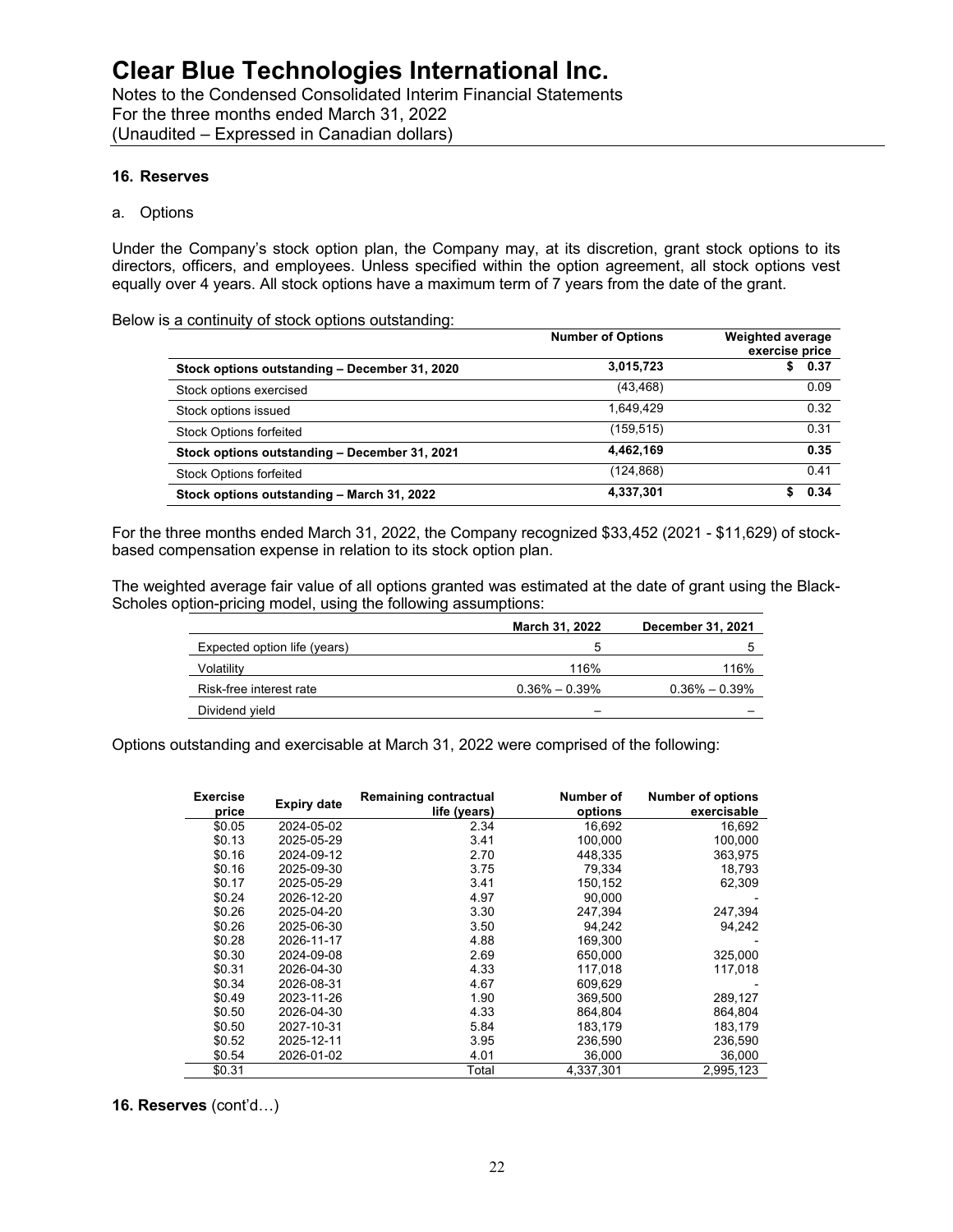Notes to the Condensed Consolidated Interim Financial Statements For the three months ended March 31, 2022 (Unaudited – Expressed in Canadian dollars)

#### b. Share purchase warrants

The following is a summary of changes in share purchase warrants from December 31, 2021 to March 31, 2022:

|                                             | <b>Number of Warrants</b> | <b>Weighted average</b><br>exercise price |
|---------------------------------------------|---------------------------|-------------------------------------------|
| Share purchase warrants - December 31, 2020 | 18,936,877                | \$0.51                                    |
| Granted                                     | 506.700                   | 0.38                                      |
| Exercised                                   | (1,230,054)               | 0.47                                      |
| Share purchase warrants - December 31, 2021 | 18,213,523                | 0.51                                      |
| Expired                                     | (10, 475, 465)            | 0.50                                      |
| Share purchase warrants - March 31, 2022    | 7,738,058                 | \$0.51                                    |

Share purchase warrants outstanding and exercisable at March 31, 2022 are comprised of the following:

| <b>Exercise price</b> | <b>Expiry date</b> | Remaining<br>contractual life<br>(years) | <b>Number of Warrants</b> |
|-----------------------|--------------------|------------------------------------------|---------------------------|
| \$0.35                | 2022-11-01         | 0.59                                     | 56,575                    |
| \$0.40                | 2023-10-27         | 1.58                                     | 319,200                   |
| \$0.55                | 2023-12-22         | 1.73                                     | 6,578,900                 |
| \$0.38                | 2023-12-22         | 1.73                                     | 750,217                   |
| \$0.50                | 2024-07-11         | 2.28                                     | 17,209                    |
| \$0.50                | 2025-02-11         | 2.87                                     | 15,957                    |
|                       |                    | Total:                                   | 7,738,058                 |

#### c. Restricted Share Units ("RSU")

Under the Company's equity incentive compensation plan, the Company may, at its discretion, grant RSUs to its directors, officers, and employees, that give rights to receive shares or cash or a combination thereof upon settlement, Each RSU is subject to a Period of Restriction, during which time the RSU is subject to forfeiture based on the passage of time, the achievement of performance criteria, and/or upon the occurrence of other events as determined.

# Transactions during the three months ended March 31, 2022

On January 4, 2022, the Company granted 60,000 RSUs to directors. The RSUs vest on January 4, 2023.

# Transactions during the year ended December 31, 2021

On January 2, 2021, the Company granted 60,000 RSUs to directors. The RSUs vest on January 2, 2022.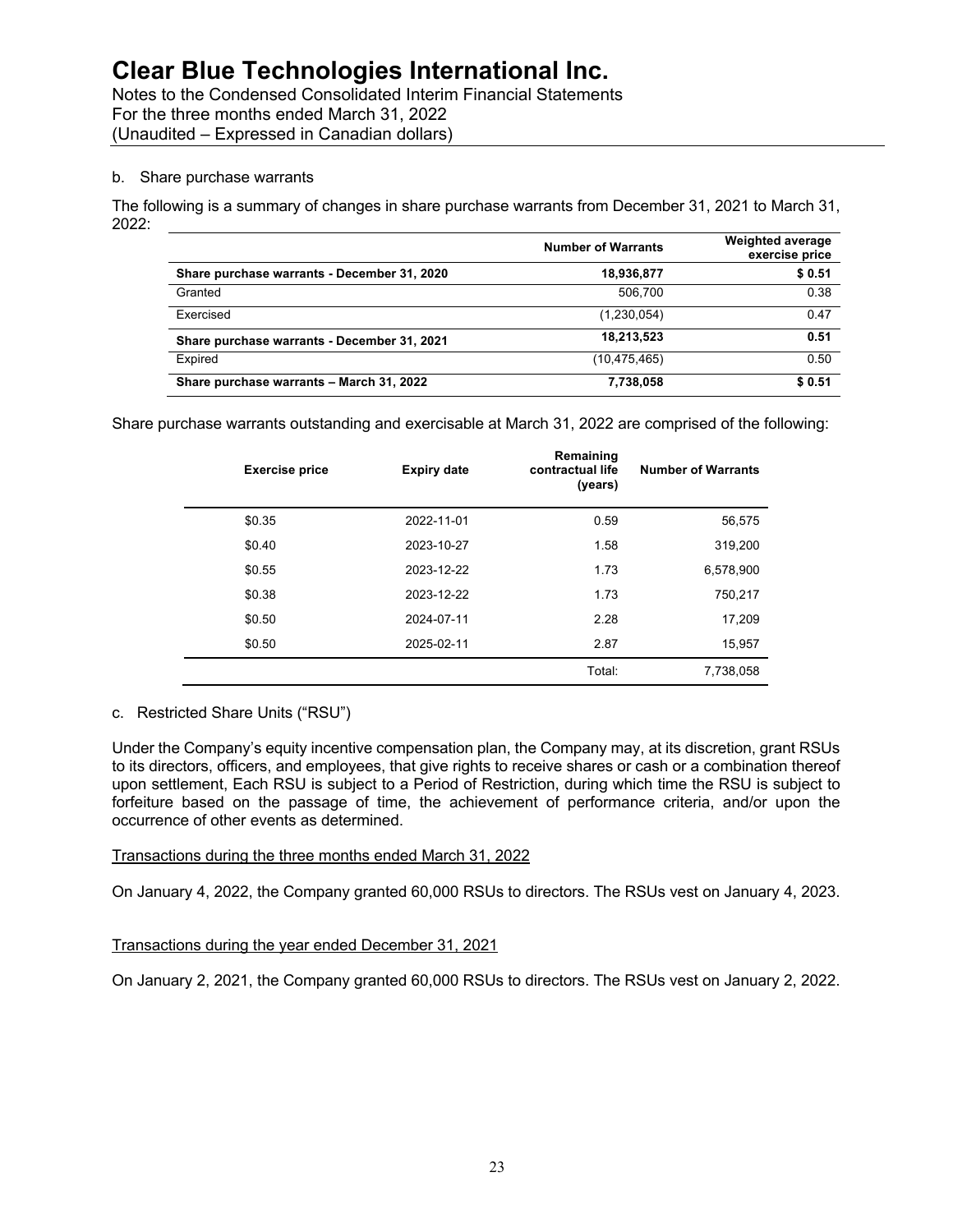Notes to the Condensed Consolidated Interim Financial Statements For the three months ended March 31, 2022 (Unaudited – Expressed in Canadian dollars)

### **16. Reserves** (cont'd…)

On September 1, 2021, the Company granted 95,000 RSUs to directors and employee. The RSUs vest in three equal tranches, with each tranche vesting on August 31, 2022, August 31, 2023 and August 31, 2024, respectively.

On September 20, 2021, the Company granted 1,088,177 RSUs to directors, officers and employees. The RSUs vested on March 31, 2022.

On September 23, 2021, the Company granted 24,000 RSUs to directors. The RSUs vest on June 30, 2022.

On September 30, 2021, the Company granted 208,749 RSUs to directors, officers and employees. The RSUs vest in three equal tranches, with each tranche vesting on August 31, 2022, August 31, 2023 and August 31, 2024, respectively.

The fair value of all RSUs granted was based on the stock price at the date of grant. As of March 31, 2022, there were 612,499 (December 31, 2021 – 576,499) RSUs outstanding. For the three months ended March 31, 2022, the company recognized \$32,369 (2021 - \$61,213) of stock-based compensation expense in relation to the RSU's.

### **17. Related Party Transactions**

The Company transacts with key individuals from management who have authority and responsibility to plan, direct, and control the activities of the Company. Key management personnel are defined as the executive officers of the Company and certain other key employees, including the Chief Executive Officer, Chief Power Officer, Chief Technology Officer, and Chief Financial Officer.

Remuneration to key management was as follows:

|                                          | March 31, 2022 | March 31, 2022 |
|------------------------------------------|----------------|----------------|
| Salaries and benefits, including bonuses | 162.628        | 142.797        |
| Stock-based compensation                 | 28.778         | 57.527         |
| Total                                    | 191.406        | 200.324        |

The remuneration related to stock-based compensation in the table above represents the entire fair value of the stock options issued to key management during each year which will be recognized as expense over the related vesting periods.

Accounts payable and accrued liabilities as of March 31, 2022 includes short-term amounts owing to key management of the Company for bonuses and convertible debenture interest, totaling \$474,031 (December 31, 2021 - \$395,847).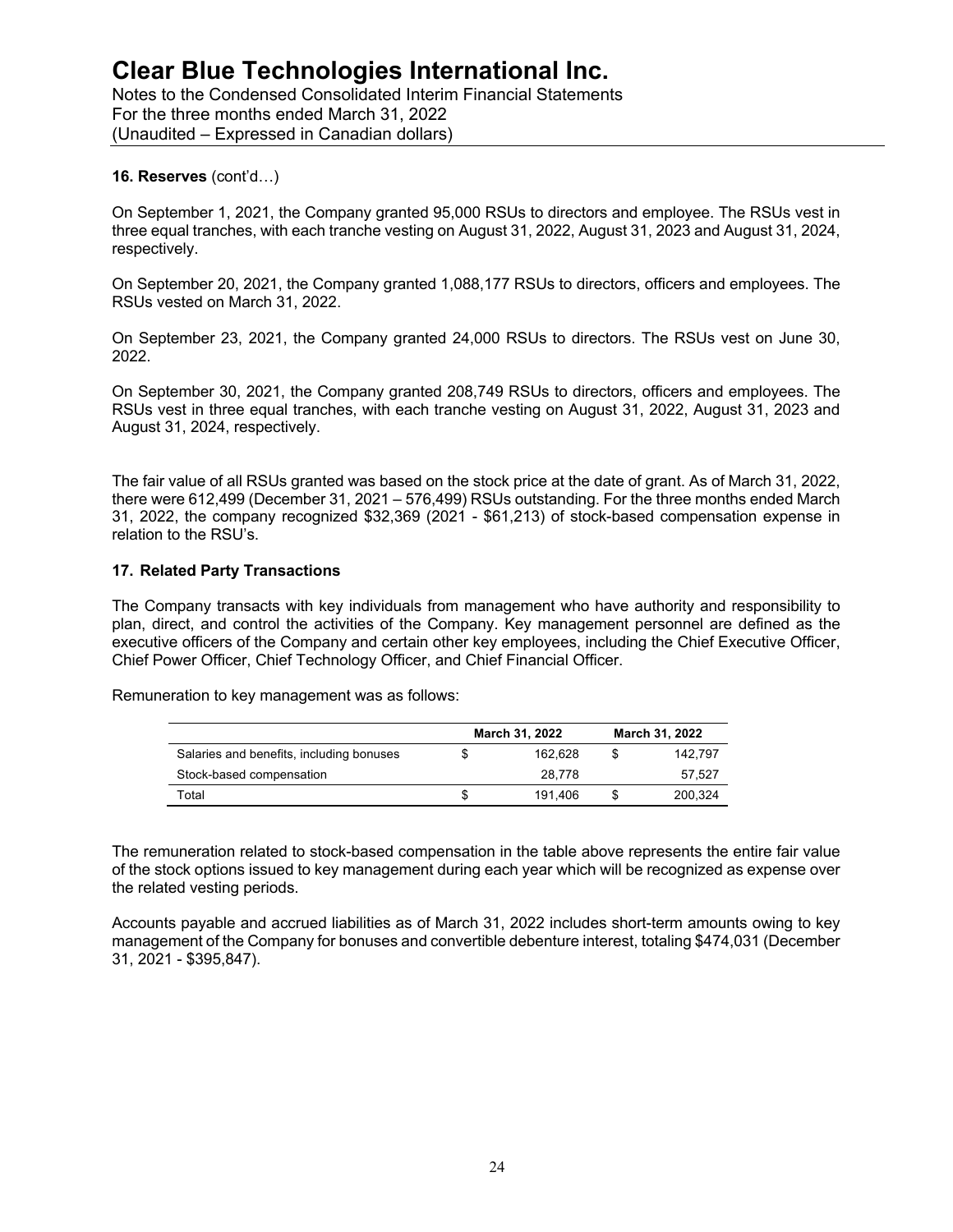Notes to the Condensed Consolidated Interim Financial Statements For the three months ended March 31, 2022 (Unaudited – Expressed in Canadian dollars)

# **18. Loss Per Share**

For all the periods presented, diluted net loss per share equals basic loss per share due to the anti-dilutive effect of options and warrants. The outstanding number and type of securities that could potentially dilute basic net loss per share in the future but that were not included in the computation of diluted net loss per share because to do so would have reduced the loss per share (anti-dilutive) for the periods presented are as follows:

|               | March 31, 2022 | <b>December 31, 2021</b> |
|---------------|----------------|--------------------------|
| Stock options | 4,337,301      | 4,462,169                |
| Warrants      | 18,213,523     | 18,213,523               |
| <b>RSUs</b>   | 612.499        | 576.499                  |
| Total         | 23,163,323     | 23,252,191               |

Expenses related to the warrants and RSUs are included in stock-based compensation in the consolidated statements of loss and comprehensive loss or as an adjustment to share capital if the costs relate to the issuance of shares and are based on the same assumptions as disclosed in Note 15.

# **19. Capital Risk Management**

Capital is comprised of the Company's shareholders' equity (deficiency) and any debt it may issue. At March 31, 2022, the Company's shareholders' deficiency was \$ 1,479,724 (December 31, 2021 – 215, 241) and the Company's debt was \$8,817,421 (December 31, 2021 - \$8,625,932).

The Company's objective is to maintain a capital structure that supports its long-term growth strategy, maintains creditor and customer confidence, and maximizes shareholder value. Management reviews its capital management approach on an ongoing basis and believes that this approach, given the relative size of the Company, is reasonable. No changes were made in the objectives, policies or processes of capital management during the three months ended March 31, 2022.

The Company is dependent on cash flows generated from its operations and from external financing to fund its activities. The Company will spend its existing working capital and raise additional amounts as needed.

# **20. Financial Instruments**

The Company defines fair value as the price that would be received to sell an asset or paid to transfer a liability in an orderly transaction between market participants at the measurement date. In assessing the fair value of a particular contract, the market participant would consider the credit risk of the counterparty to the contract. Consequently, when it is appropriate to do so, the Company adjusts the valuation models to incorporate a measure of credit risk. Fair value represents management's estimates of the current market value at a given point in time.

If the inputs used to measure the fair value of an asset or liability fall into different levels of the fair value hierarchy, then the fair value measurement is categorized in its entirety in the same level of the fair value hierarchy as the lowest level input that is significant to the entire measurement.

As at March 31, 2022, the Company's financial instruments consist of cash, accounts receivable and other receivables, accounts payable and accrued liabilities, debt, convertible debentures, and royalty funding. The fair values of cash, accounts receivable and other receivables, accounts payable and accrued liabilities, debt, and royalty funding approximate their carrying values due to their nature.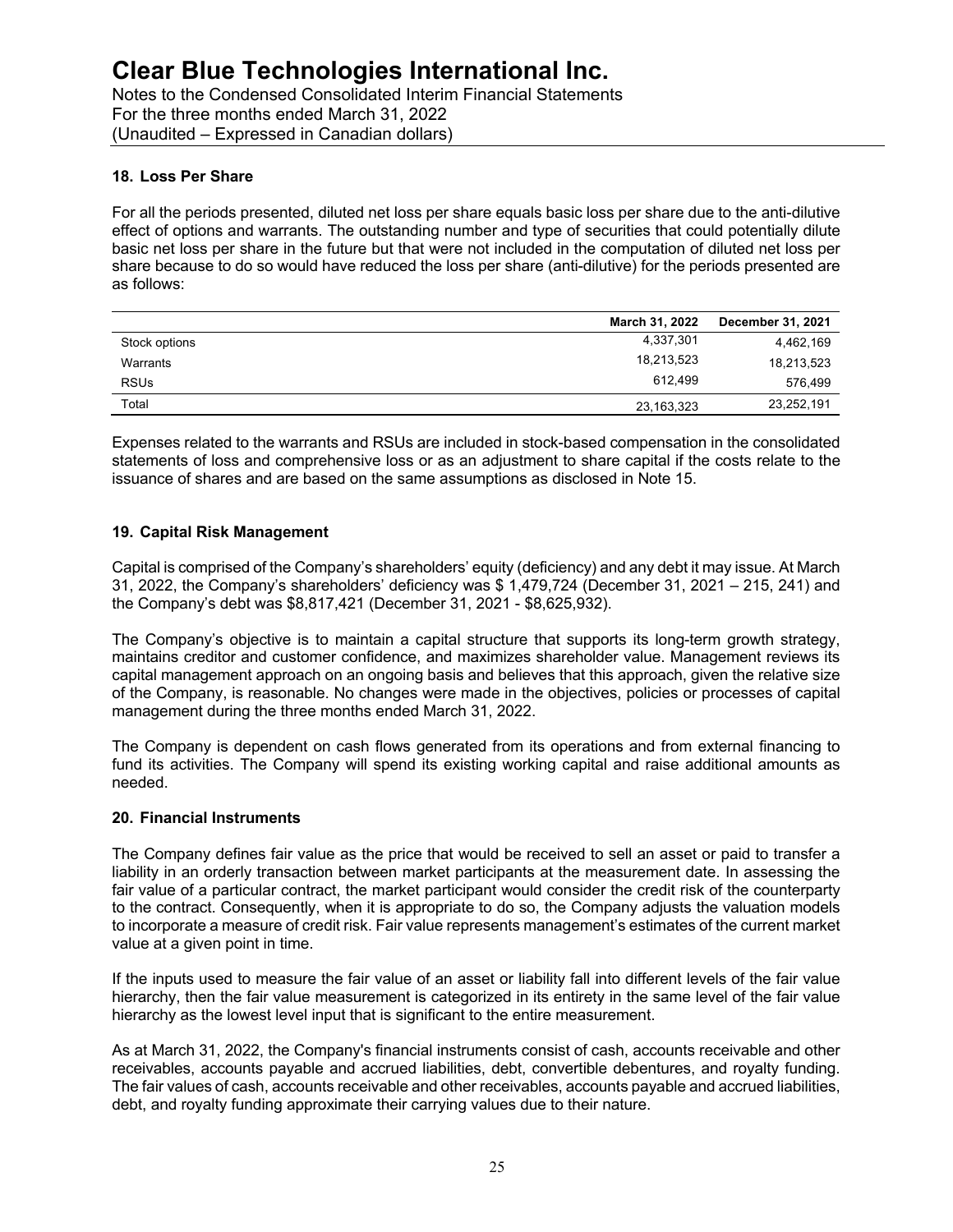Notes to the Condensed Consolidated Interim Financial Statements For the three months ended March 31, 2022 (Unaudited – Expressed in Canadian dollars)

### **20. Financial Instruments** (cont'd…)

The Company recognizes transfers between levels of the fair value hierarchy at the end of the reporting period during which the change has occurred. There have been no significant transfers between levels during the period.

In the normal course of its business, the Company is exposed to a number of financial risks that can affect its operating performance. These risks, and the actions taken to manage them, are as noted below.

#### (i) Market risk

Market risk is the risk that the fair value of future cash flows of a financial instrument will fluctuate because of changes in market prices. Market prices comprise three types of risk: interest rate risk, foreign currency risk and other price risks such as equity price. The Company's exposure to other price risk is low. Financial instruments affected by market risk include accounts receivable and other receivables, accounts payable and accrued liabilities, long-term debt, and royalty funding.

#### *Interest rate risk*

Interest rate risk is the risk that future cash flows will fluctuate as a result of changes in market interest rates. The Company's long-term debt is subject to fixed interest rates and the risk of fluctuating future cash flows resulting from changes in market interest rates is limited.

#### *Foreign currency risk*

Foreign exchange risk arises when the Company enters into transactions denominated in a currency other than its functional currency. A significant portion of the Company's revenues are denominated in United States dollars ("USD") along with a portion of its purchases. To the extent possible, the Company uses cash received from sales to finance its USD purchases and limit its exposure to foreign currency risk.

The Company has the following balances denominated in USD (amounts in the table below are posttranslation to Canadian dollars):

|                                           | March 31, 2022 | March 31, 2021 |
|-------------------------------------------|----------------|----------------|
| Cash                                      | 334.173        | 23.053         |
| Accounts receivable and other receivables | 1.543.587      | \$2.752.054    |
| Accounts payable and accrued liabilities  | 802.773        | 622.574        |

A change in foreign currency exchange rates by 10% would change the foreign exchange gain or loss on the Company's net monetary assets by approximately \$107,000 at March 31, 2022 (December 31, 2021 - \$179,000).

#### (ii) Concentration of credit risk and economic dependence

The Company is exposed to credit risk with respect to the collectability of its customer accounts receivable. Credit risk is concentrated as three customers represented 70% at March 31, 2022 (December 31, 2021 – three customers represented 89%) of the Company's accounts receivable balance. The Company performs credit assessments of potential customers and ensures its accounts receivable where appropriate. Regular credit assessments are performed of customers' accounts receivable balances and allowances for potentially uncollectible accounts receivable are provided where appropriate. The following table provides information about the exposure to credit risk for accounts receivable as at March 31, 2022: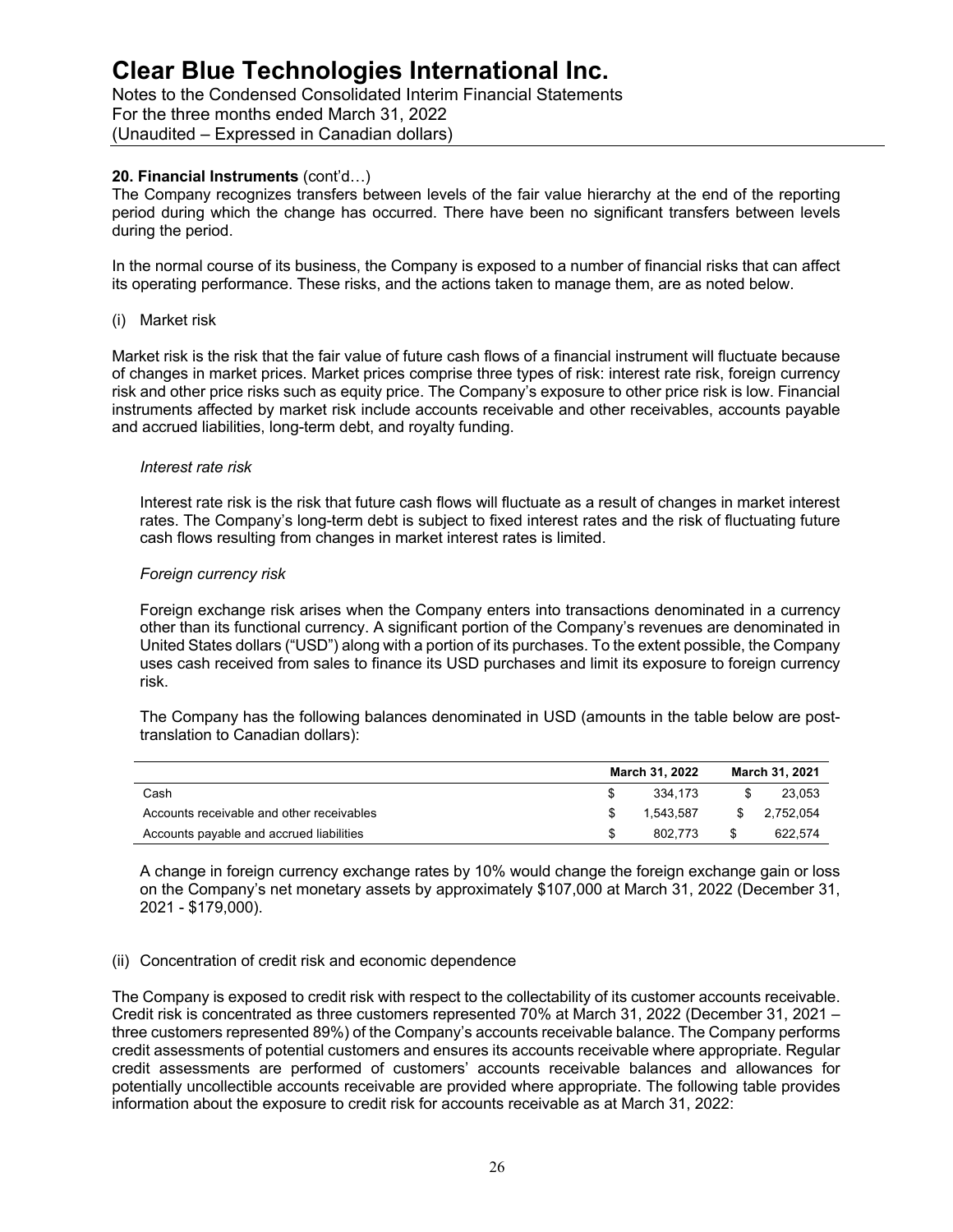Notes to the Condensed Consolidated Interim Financial Statements For the three months ended March 31, 2022 (Unaudited – Expressed in Canadian dollars)

#### **20. Financial Instruments** (cont'd…)

|                         | March 31, 2022 | December 31, 2021 |  |
|-------------------------|----------------|-------------------|--|
| Current (not past due)  | \$<br>951.765  | 1.042.674<br>S    |  |
| $0 - 30$ days past due  | 307.015        | 27,651            |  |
| $31 - 60$ days past due | 15.587         | 5,682             |  |
| $61 - 90$ days past due | 7.466          | 5,804             |  |
| Over 90 days past due   | 320.774        | 437,358           |  |
| Total                   | 1.602.607<br>S | 1.519.169<br>\$   |  |

The Company is also exposed to economic dependence risk with respect to its sources of revenue. For the three months ended March 31, 2022, five customers represented 94% (2021 - five customers represented 96%) of its total revenue.

#### (iii) Liquidity risk

Liquidity risk is the risk that the Company will not be able to meet its financial obligations as they become due. The Company manages its liquidity risk resulting from its accounts payable and accrued liabilities, long-term debt, convertible debentures, and royalty funding by ensuring sufficient cash is on hand from cash flows from operations and financing from investors. As of March 31, 2022, the Company's current assets exceeded its current liabilities by \$1,526,712 (December 31, 2021 - \$3,426,722). In addition, the Company has the ability to draw down up to \$2,000,000 from a loan facility subject to meeting certain financial milestones (Note 12). Therefore, management concludes that the Company has sufficient funds to fund its operations for the subsequent 12 months.

Contractual maturities of the Company's long-term debt are outlined in Note 12 to the consolidated financial statements. Other financial liabilities, including accounts payable and accrued liabilities have maturities within 12 months of the Company's period end.